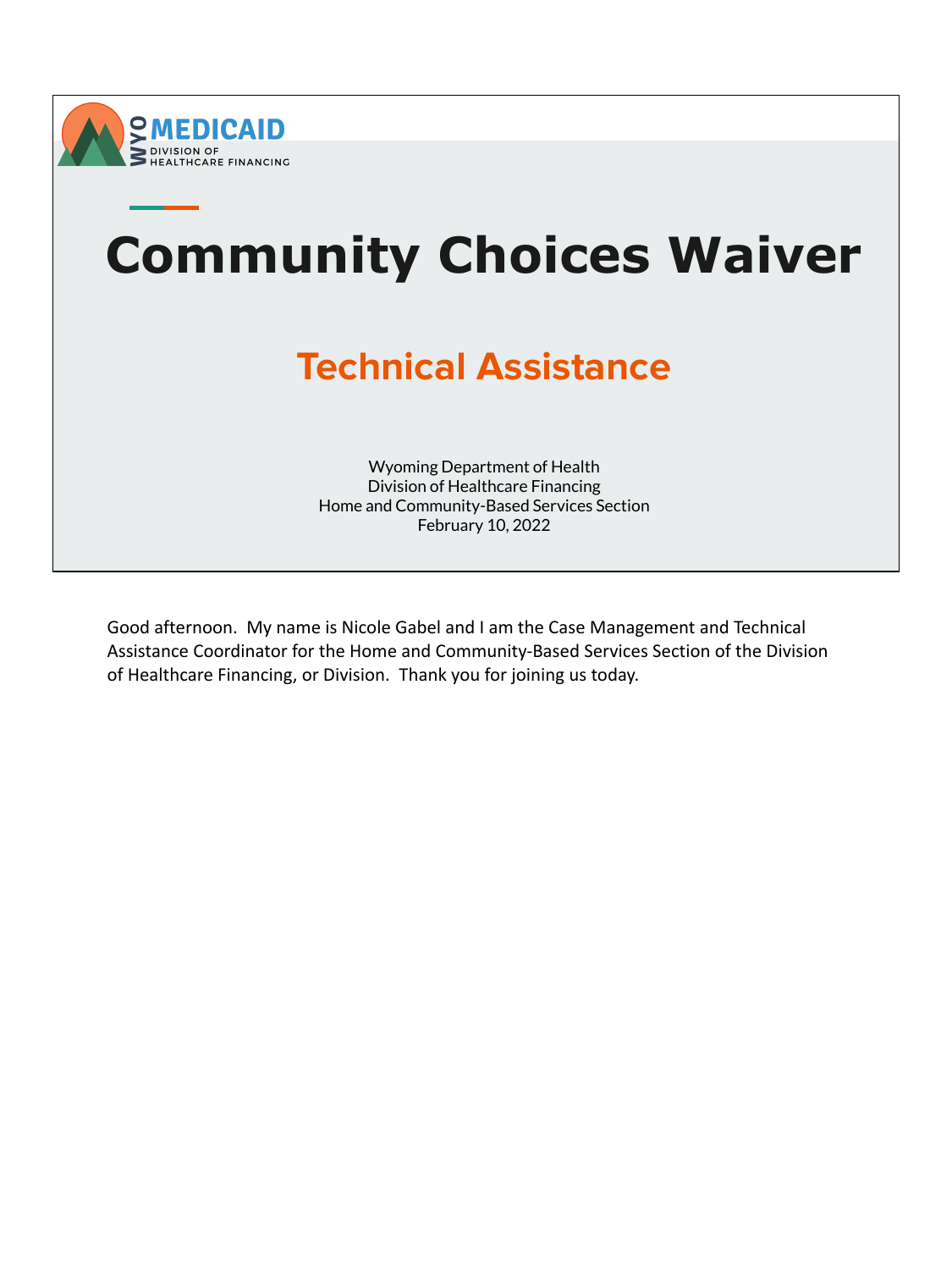

Introduce the technical assistance process and discuss what it means to receive technical assistance.

The purpose of this training is to introduce the the technical assistance process and discuss what it means to receive technical assistance.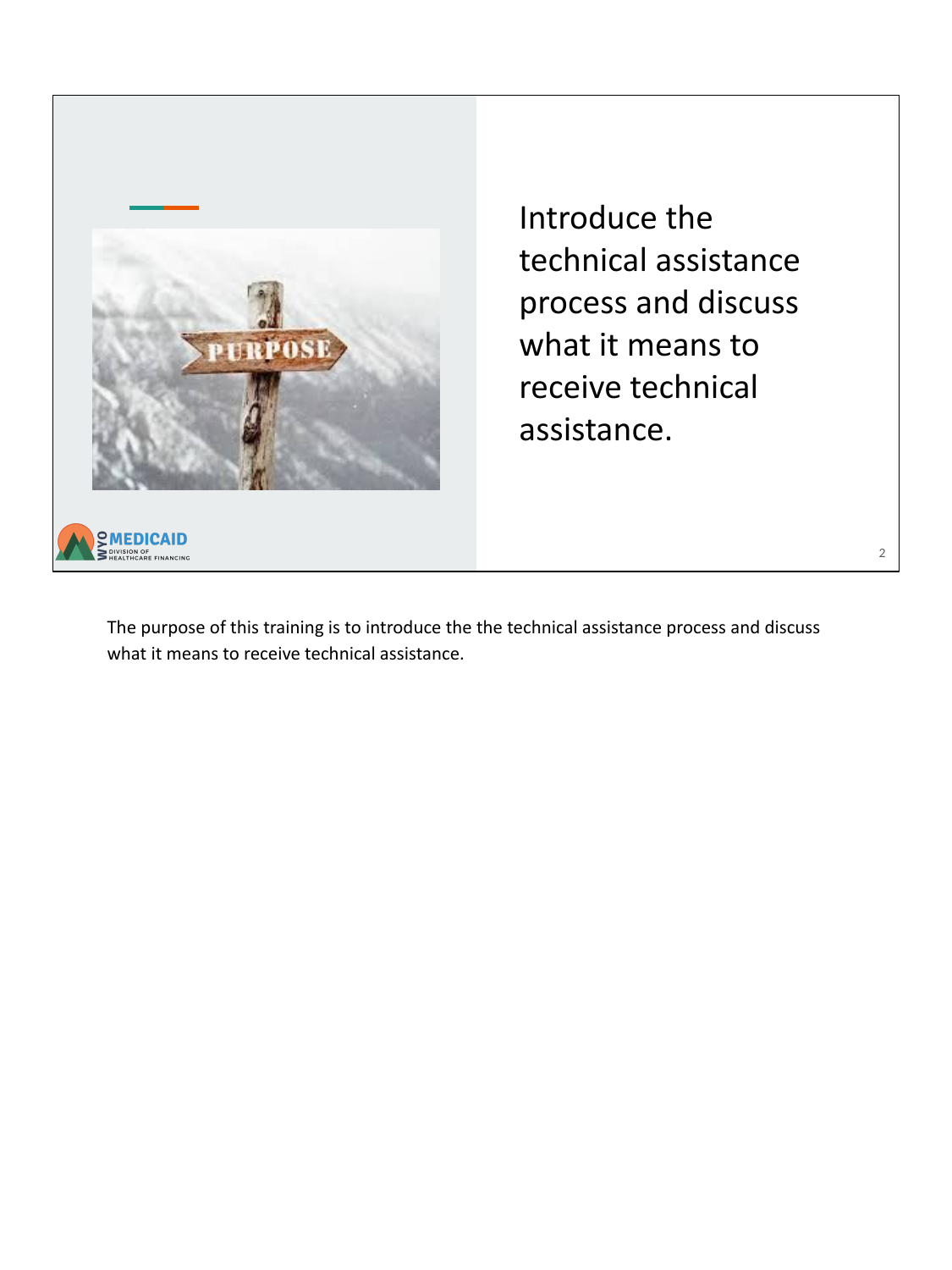

By the end of this training, the following topics will have been introduced and explained.

- First, we will define technical assistance and explain circumstances in which technical assistance may be issued.
- We will discuss the informal technical assistance process, as well as when formal technical assistance may be issued.
- We will review the steps that the Division may take if technical assistance is not effective.
- Finally, we will explain the steps that case managers can take to decrease the amount of technical assistance they receive.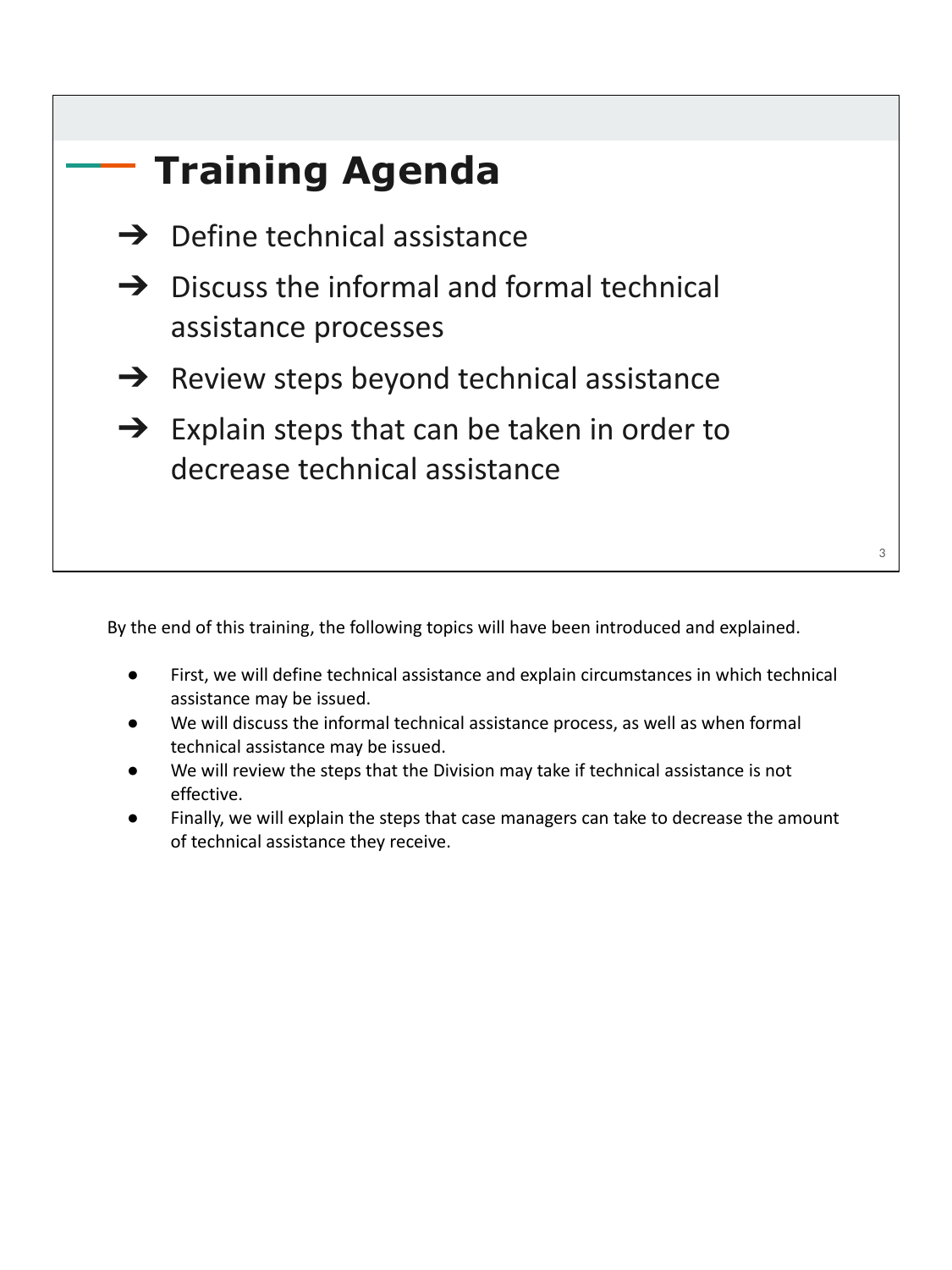

Case managers must ensure that the participant's choice is being honored and respected during service delivery.

4

Choice is a basic tenet of home and community-based waiver services. Participants must have the freedom to choose the services they receive and who provides their services, where they live, with whom they spend time, and what they want for their future. Having choice is paramount to human dignity. Case managers are entrusted with developing a service plan that ensures that the participant's choices are honored and respected, and are obligated to deliver case management services that are outlined in the CCW Service Index. The Division will issue technical assistance when case managers don't meet the standards and requirements established by the Division, in order to ensure that the participant is receiving the services they need.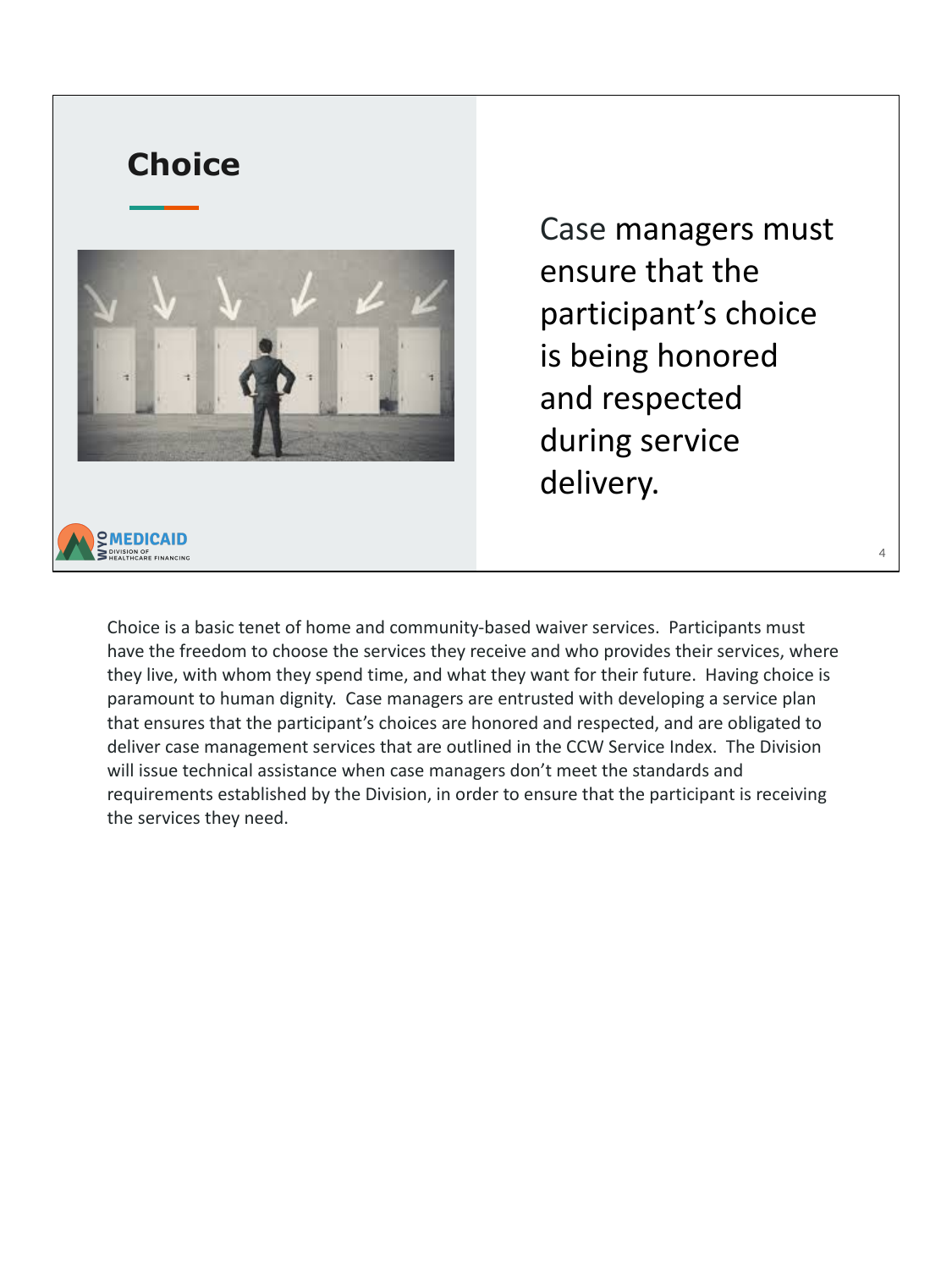

Before we dig into the technical assistance process, let's talk for a minute about what technical assistance actually is.

5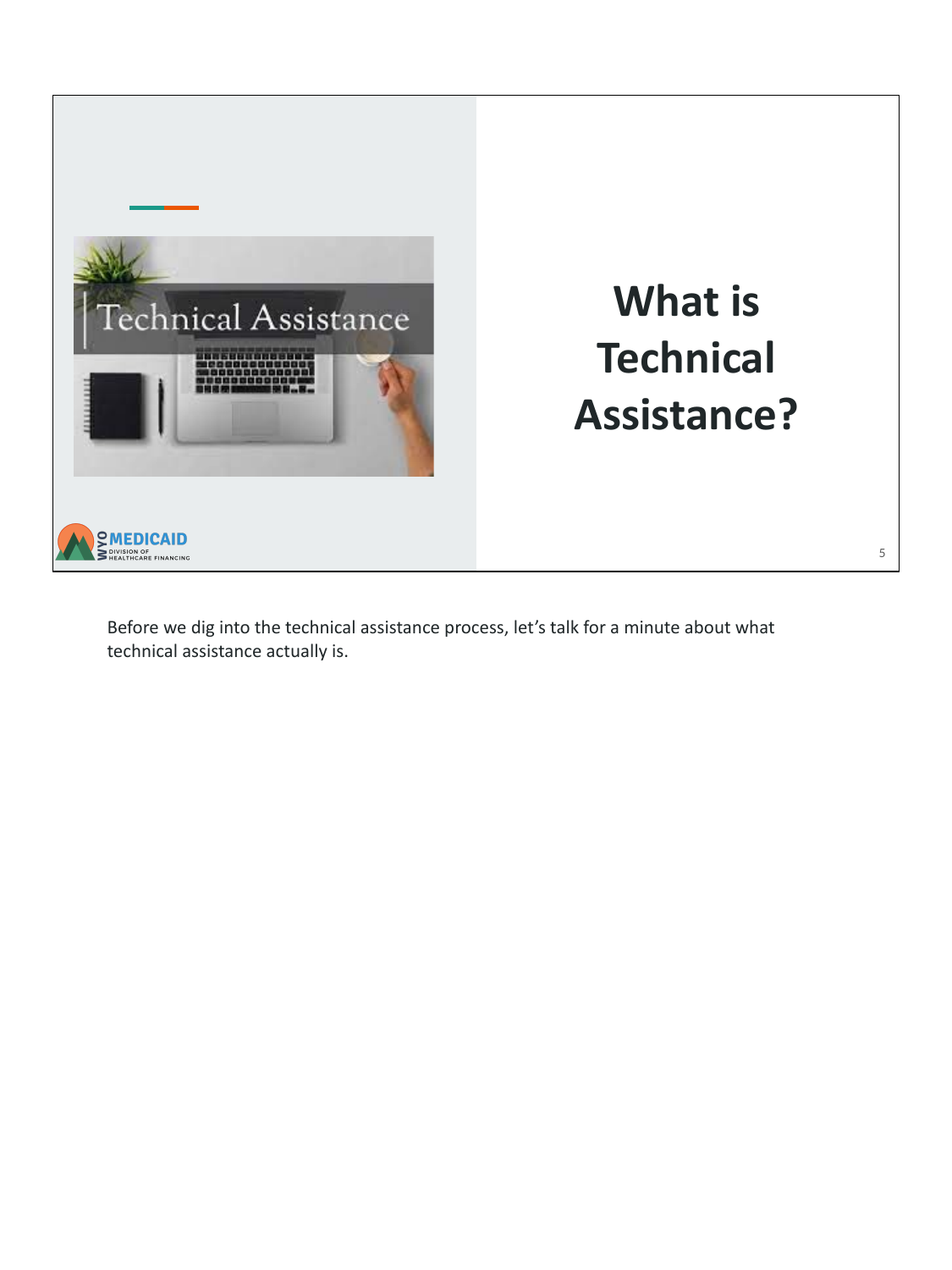#### **Technical Assistance Defined**

#### **Technical Assistance** (noun)

 *\ ˈtek-ni-kəl \ ə-ˈsi-stən(t)s*

1. The process of providing targeted support to an entity or organization with a development need or problem.

Technical assistance, also known as TA, is the process of providing targeted support to an entity with a development need or problem. It is an effective method for building the skills of the entity. TA involves communication between a specialist or consultant and the entity.

In order for TA provided by the Division to be effective, the Division will follow a set of core principles.

- The Division will be collaborative, meaning that they will work together to identify the case manager's needs and how to address concerns.
- The TA that the Division provides will be systematic and targeted.
- Finally, the TA the Division provides will be results driven, and is intended to improve the performance of the case manager.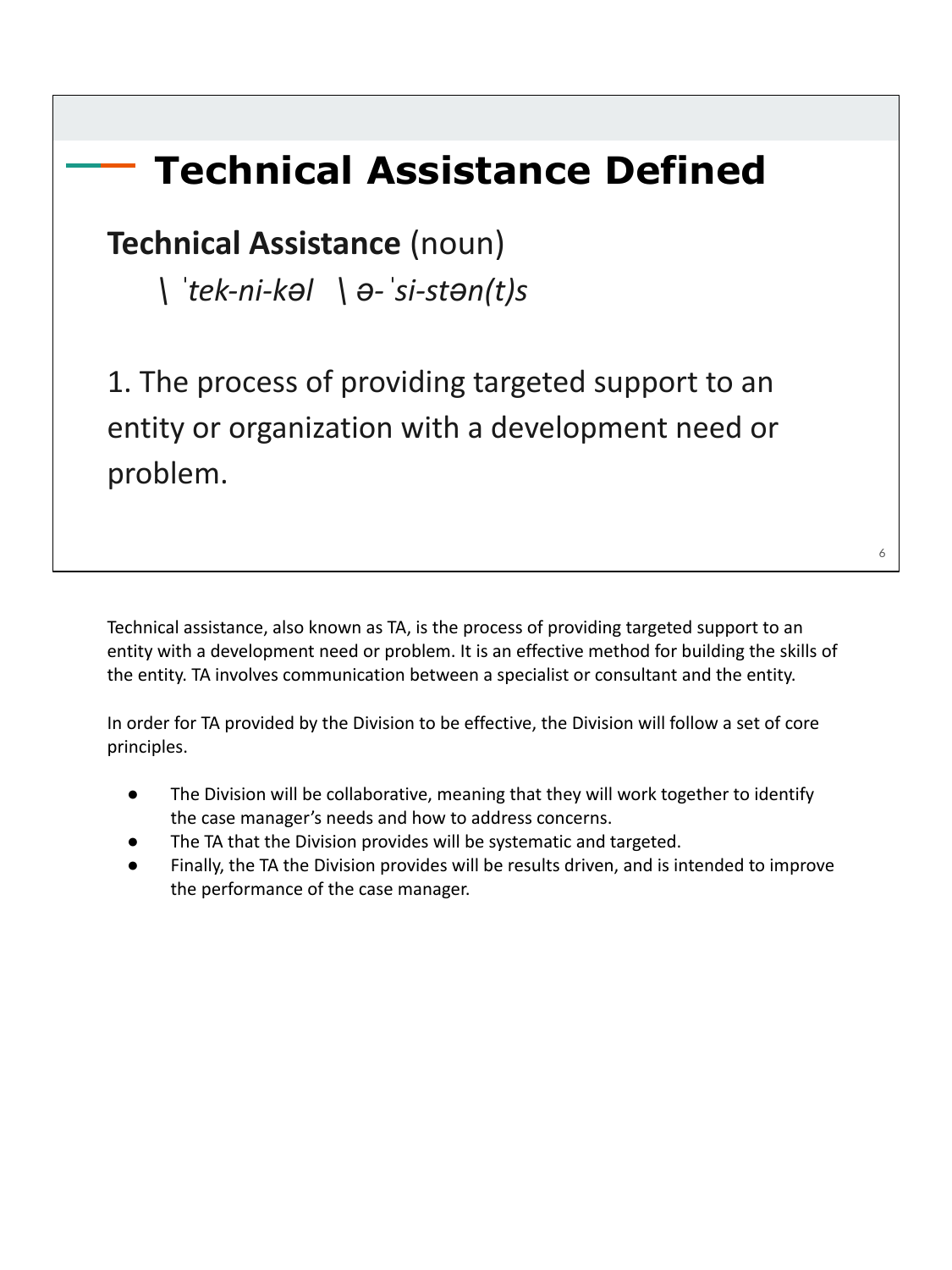

In the past, the Division has taken a "hands off" approach to monitoring CCW case management services, and has presumed that case management activities, services plans, and the honoring of participant choice have been implemented in accordance with state and federal standards. So, why are we so involved in monitoring case management activities, service plans, and overall standards now?

The Division acknowledges that, currently technical assistance is not consistent across all waiver programs. CCW case managers have not been given clear direction or expectation of program requirements, and the Division does not have a process in place to hold case managers accountable and ensure compliance with Division, State and Federal guidelines.

In accordance with the CCW agreement that was approved and became effective on July 1, 2021, the Division is required to meet specific assurances related to participant service plans. In accordance with the CCW agreement, the Division must:

- Assure that service plans address all of the participant's assessed needs, including health and safety risk factors, and personal goals, either through waiver services or through other means;
- Assure that service plan development is monitored in accordance with Division policies and procedures;
- Assure that service plans are updated or revised at least annually, or when warranted by changes in the participant's needs;
- Assure that the participant's services are delivered in accordance with their service plan, including the type, scope, amount, duration and frequency specified; and
- Assure that the participant is afforded choice among waiver services and providers.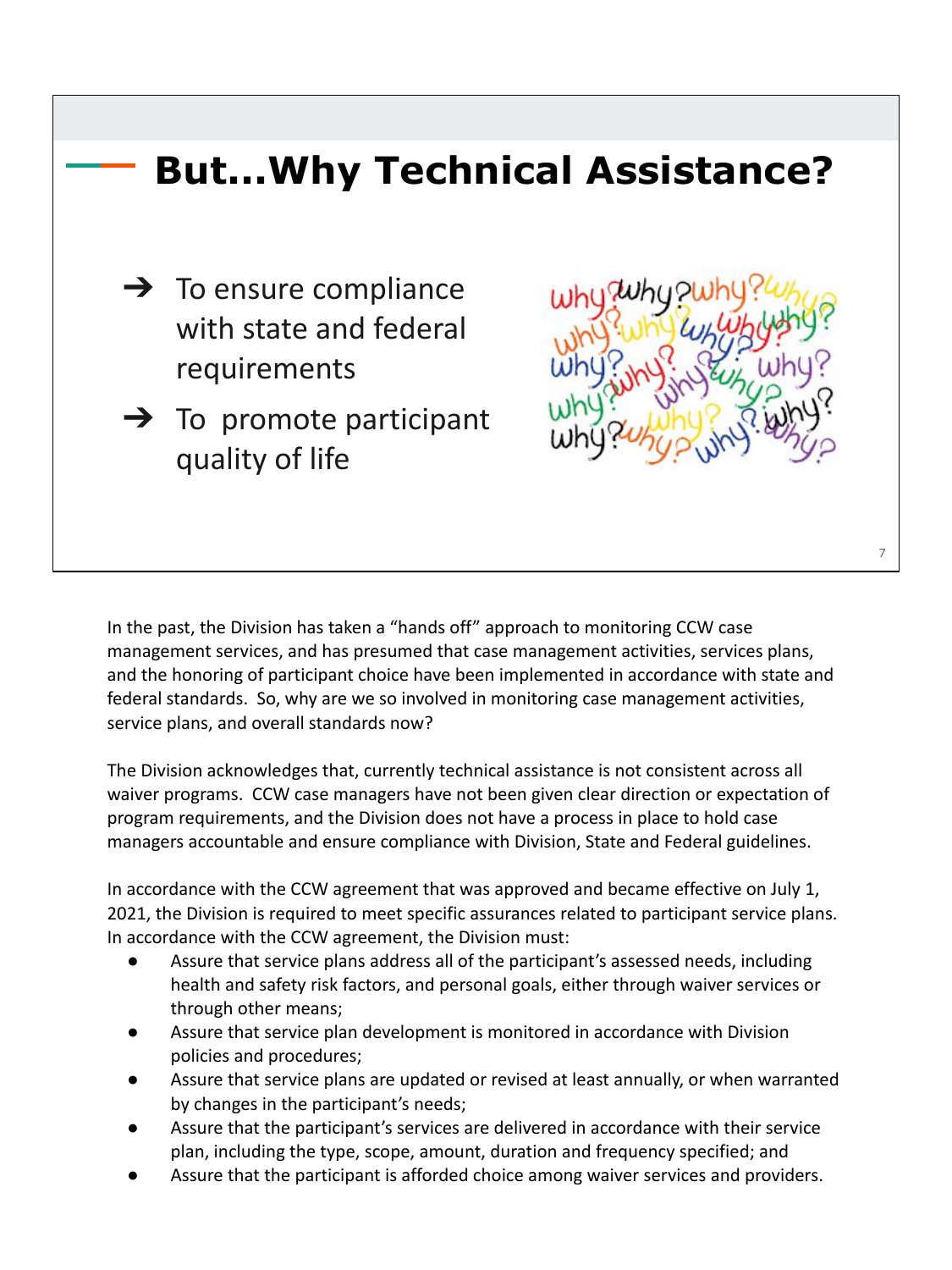Additionally, the Division must describe the method that will be used to address individual problems that are discovered. In the CCW agreement, the Division has indicated that deficiencies identified through regular monitoring activities or through waiver performance measures will be remediated by Division staff through the provision of TA and when necessary, the imposition of a corrective action, adverse action or the suspension or termination of a Medicaid provider agreement.

These actions are not taken to punish case managers, but to ensure that they are meeting the requirements they are obligated to meet, in order to promote and improve the participant's quality of life.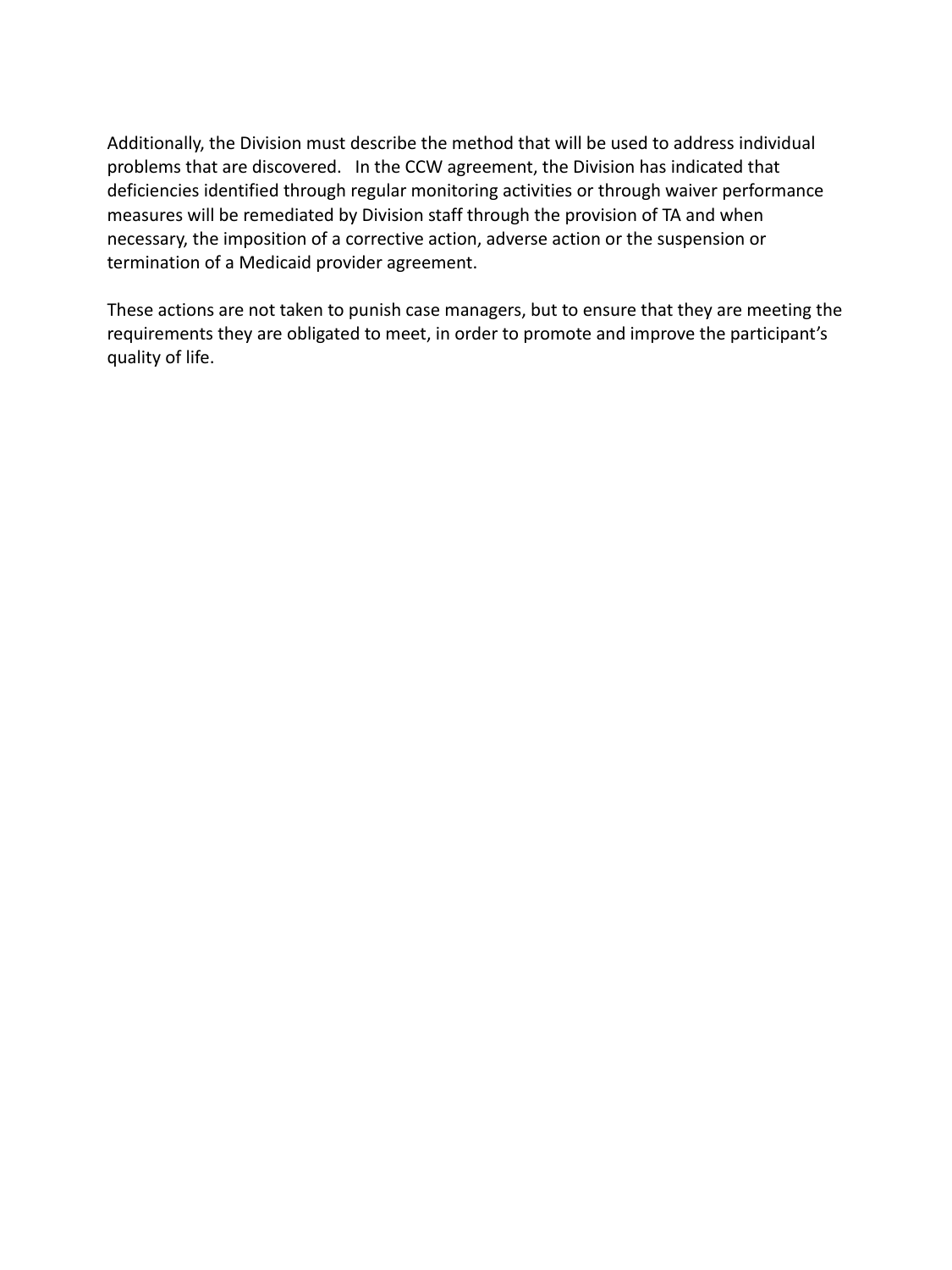#### **When Will Technical Assistance Occur?**

- $\rightarrow$  Concerns identified during a service plan review.
- $\rightarrow$  Inadequate communication from the case manager.
- $\rightarrow$  Violating policy, rules, or regulations.
- $\rightarrow$  Not providing case management services as defined.

Division staff may issue TA for several reasons. Although case managers generally work with the area Benefits and Eligibility Specialist (BES) on concerns related to service plans, it is important to note that other Division staff can issue technical assistance as well. TA issued for case management compliance concerns may come from any HCBS Section staff member.

As identified in the CCW agreement approved by CMS, the Division is required to assure that service plans address all of the participant's assessed needs. If, during their review of a service plan, the BES identifies concerns related to participant rights, health and safety risks, or insufficient content in the service plan, the case manager will receive TA.

If case managers are not responding to requests that are sent through the Electronic Medicaid Waiver System (EMWS) or email, or are not returning email or phone calls, they will receive TA.

Case managers are required to follow established Division policy, as well as state and federal rules and regulations. If a case manager violates these authorities, they will be subject to TA.

The CCW Service Index clearly outlines what is expected of case managers as they provide case management services. If a case manager is not providing case management services as defined in the CCW Service Index, they will receive TA.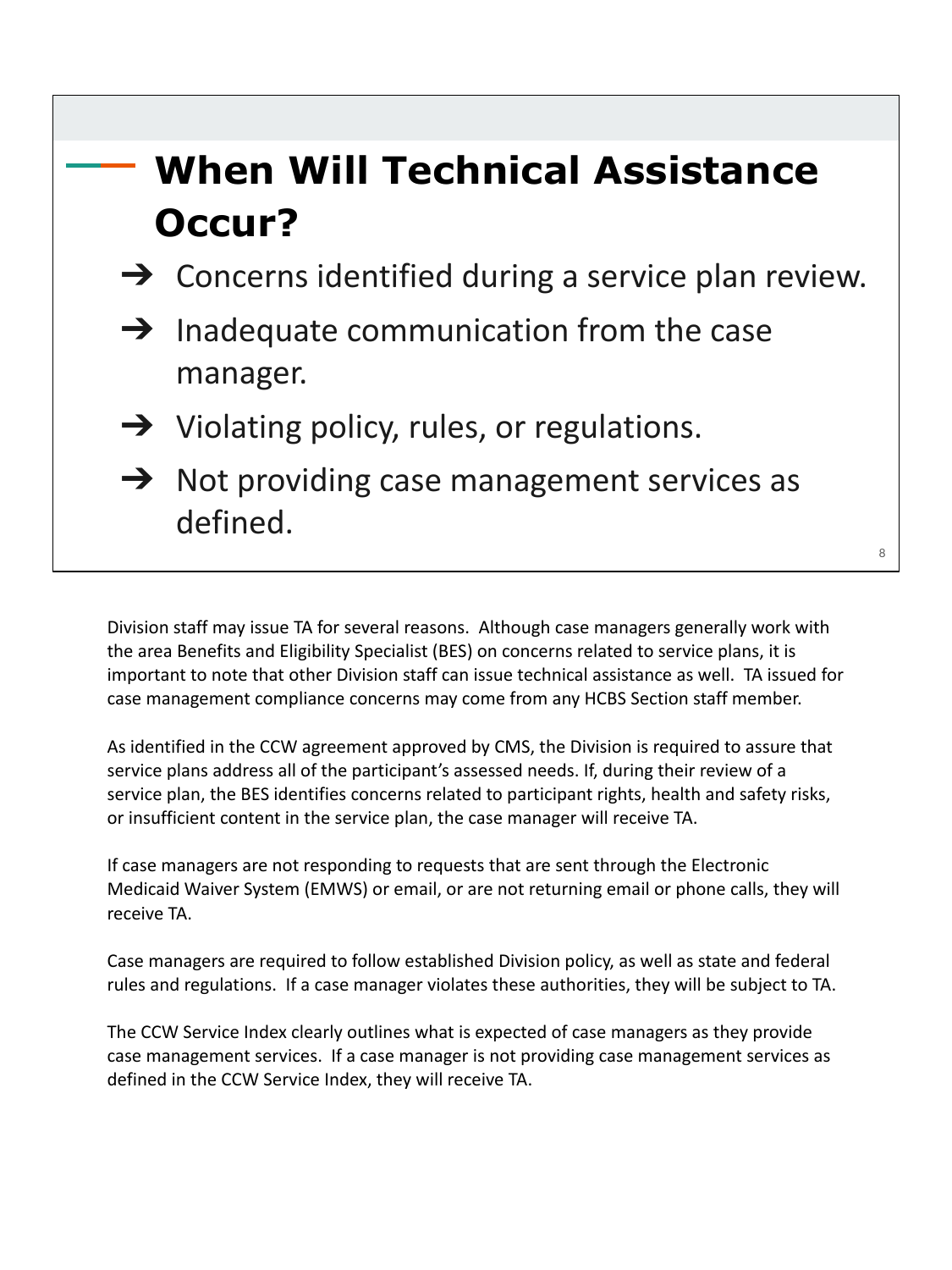### **When Will Technical Assistance Occur?**

- $\rightarrow$  Not submitting service plans within established timeframes.
- $\rightarrow$  Incidents or complaints.
- $\rightarrow$  Unmanageable caseload size.

Case managers must submit service plan renewals at least 15 calendar days prior to the renewal start date in order to ensure the BES has enough time to review the plan and allow for adequate time for prior authorization numbers to be established prior to the renewal start date. Service plan modifications must be submitted at least seven calendar days prior to the start date. If the case manager does not submit service plans within these time frames, a BES team member will issue TA.

The Division has a comprehensive complaint system that allows case managers, providers, stakeholders, and the community at large to file a complaint if they have concerns related to participants of waiver services. If a complaint is filed against a case manager, the Division will investigate the complaint to determine its credibility. If the complaint is found to have merit, the case manager may receive TA, but be advised that, depending on the concerns identified in the complaint, further action may be taken. TA related to a complaint or incident report may be issued by an Incident Management Specialist working in the Provider Support Unit of the HCBS Section.

As we have mentioned in previous trainings, the case manager is the key to the effective delivery of waiver services. From developing a service plan that clearly addresses the participant's wants and needs to assessing participant satisfaction, the case manager plays a critical role in assuring that the participant receives quality services. Case management is a lynchpin service. The service plan that the case manager develops can determine the success or failure of participants receiving waiver services, and the excellence or mediocrity of their quality of life. As indicated in the case management service definition, these services are intended to assist participants in gaining access to needed waiver and other Medicaid State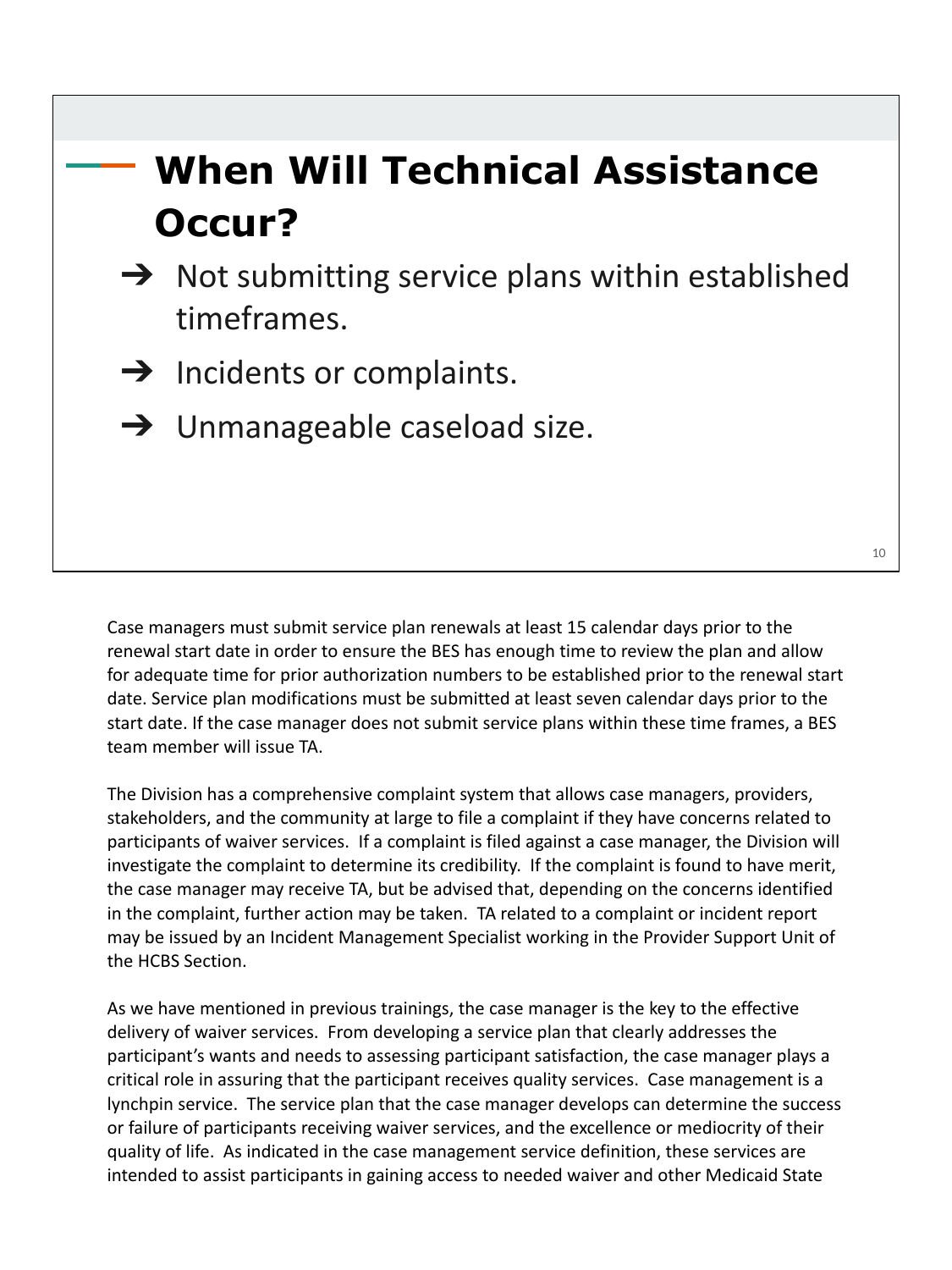Plan services, as well as medical, social, educational, and other services, regardless of the funding source for the services being accessed.

If a case manager has a large caseload, it can be difficult to ensure that they are serving each participant in accordance with the service definition and the participant's needs. If a BES identifies concerns, either through ongoing issues with various service plans, or through complaints, a review of the entire caseload may occur and the case manager may receive TA related to the case manager's caseload size.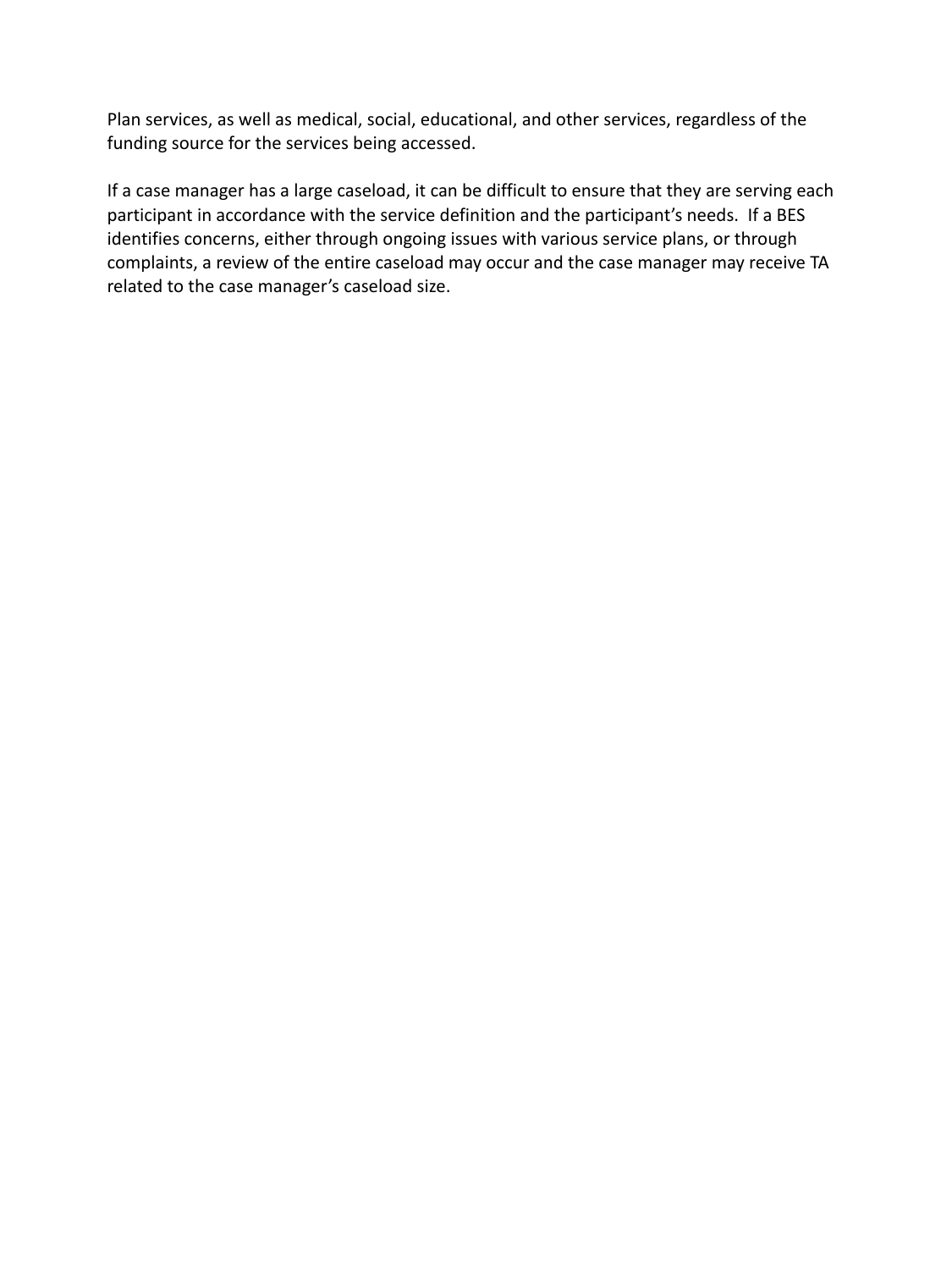

## **Informal Technical Assistance**

The Division wants to collaborate and partner with case managers, and is committed to working with case managers to address and resolve identified problems as informally as possible. With this commitment in mind, Division staff will always try to provide informal TA rather than imposing a more formal option to ensure that problems are resolved.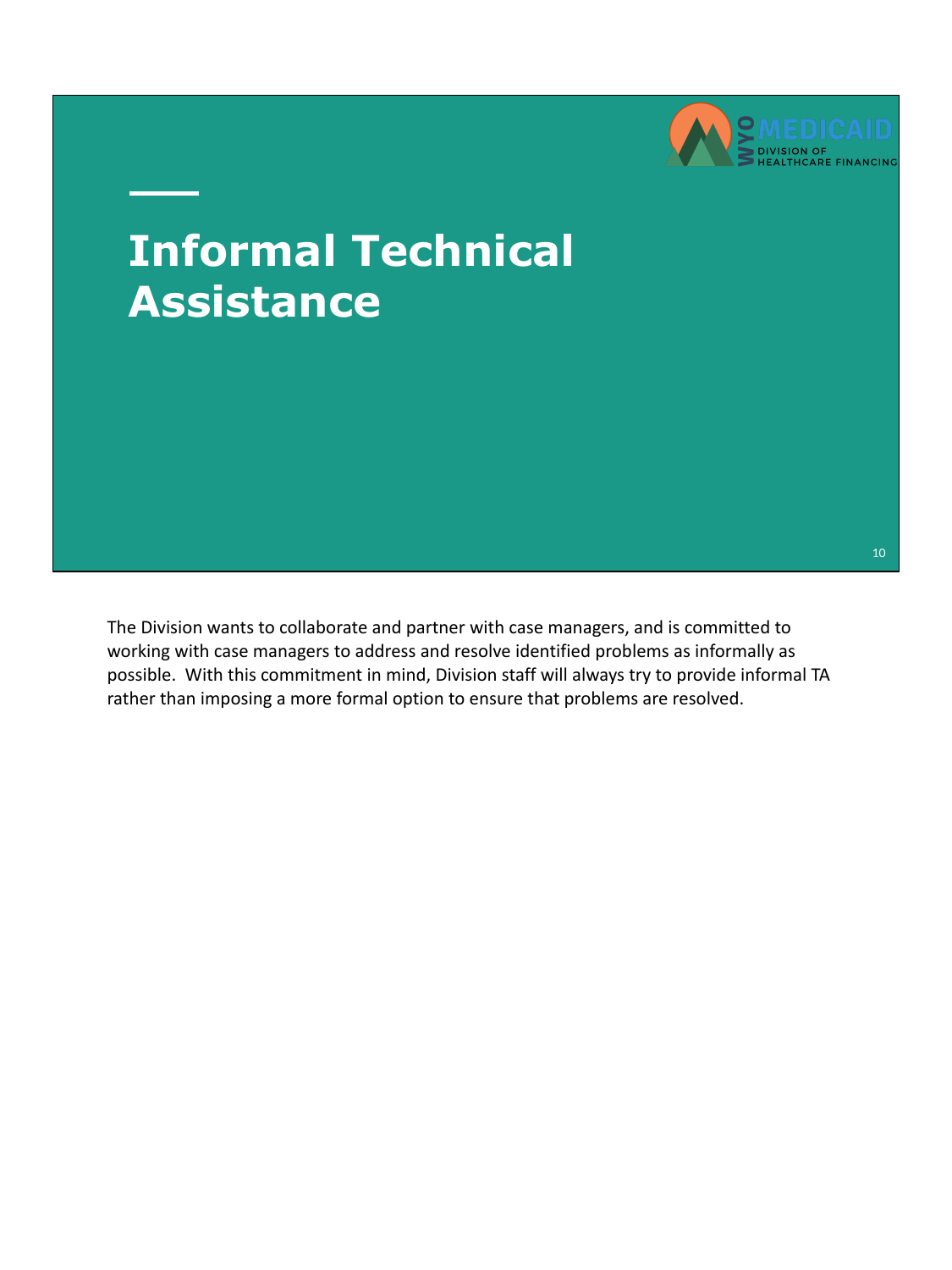

It is always the intent of the Division to ensure that all service plans are submitted as required. Informal technical assistance is the guidance that is given to case managers to ensure that this occurs. The expectation of the Division is that the case manager notify the BES if there are issues with submitting the service plan as required.

Typically, informal TA is communication between the BES and the case manager. If a concern with a service plan has been identified during a service plan review, the BES may roll back a service plan back to the case manager through EMWS. When the BES rolls the plan back, they will explain the concern that was found and provide guidance on what needs to be done to fix the concern. Case managers will find this information by selecting *Show Comment History* on the Service Plan Checklist. This is informal TA.

The case manager must review the *Show Comment History* section in order to respond to the TA and make the required changes to the service plan. If the case manager has specific questions regarding the TA that is provided, they must reach out the the BES for clarification.

If the concern isn't related to a service plan submission, a Division staff member may send the case manager an email that explains the concern and the steps the case manager needs to take to fix the concern. Occasionally, the Division staff member may call the case manager, but generally they will communicate in written correspondence.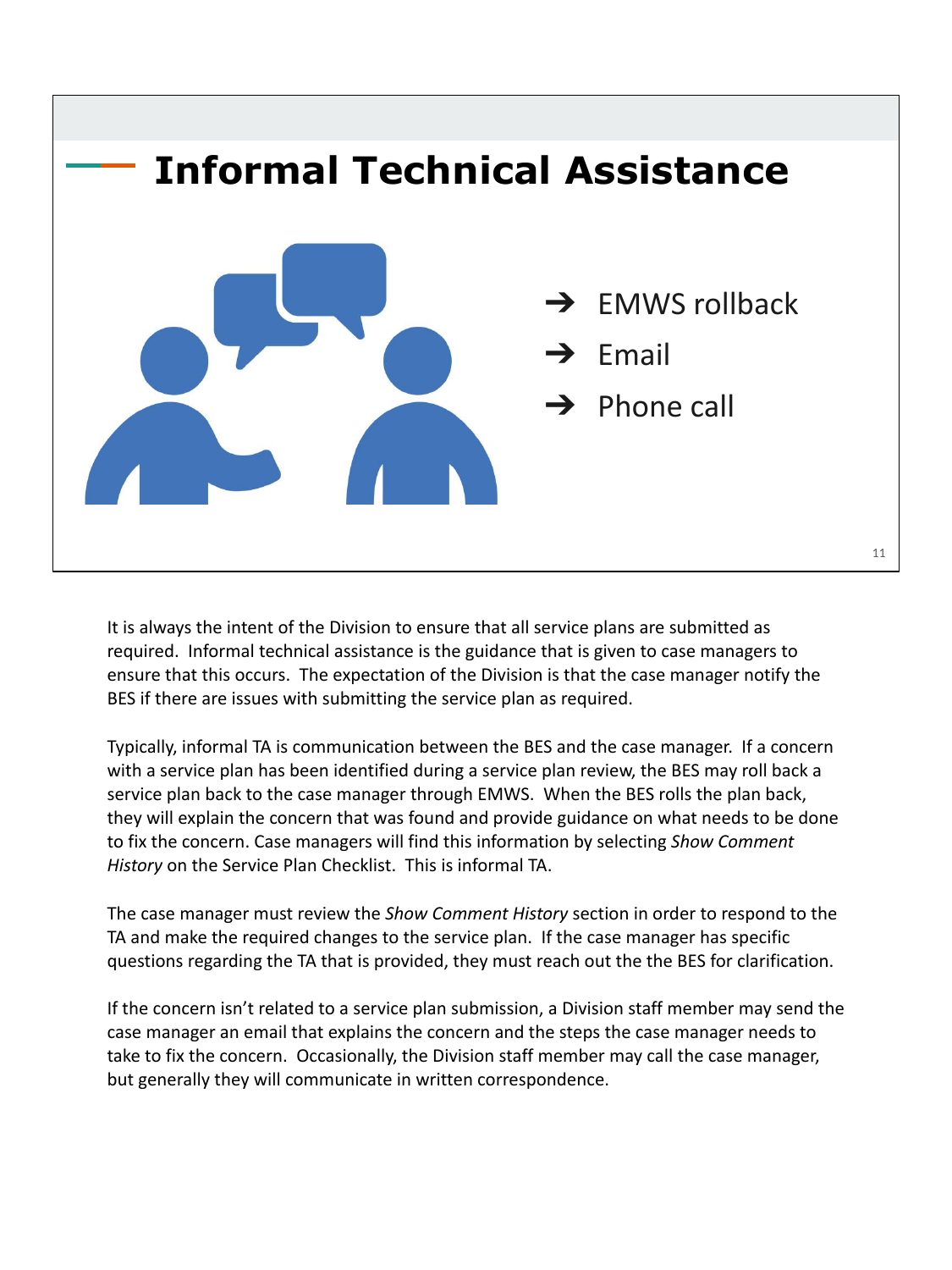

12

#### **Formal Technical Assistance**

Although the Division wants to resolve problems as informally as possible, the case manager must work to fix the identified problems. If a case manager is not responding, the problem isn't fixed within established timelines, or there are other chronic issues, the Division may issue formal technical assistance. Please understand that health and safety concerns may not be addressed through informal TA but may automatically be escalated to formal TA or a more serious action, based on the nature of the issue.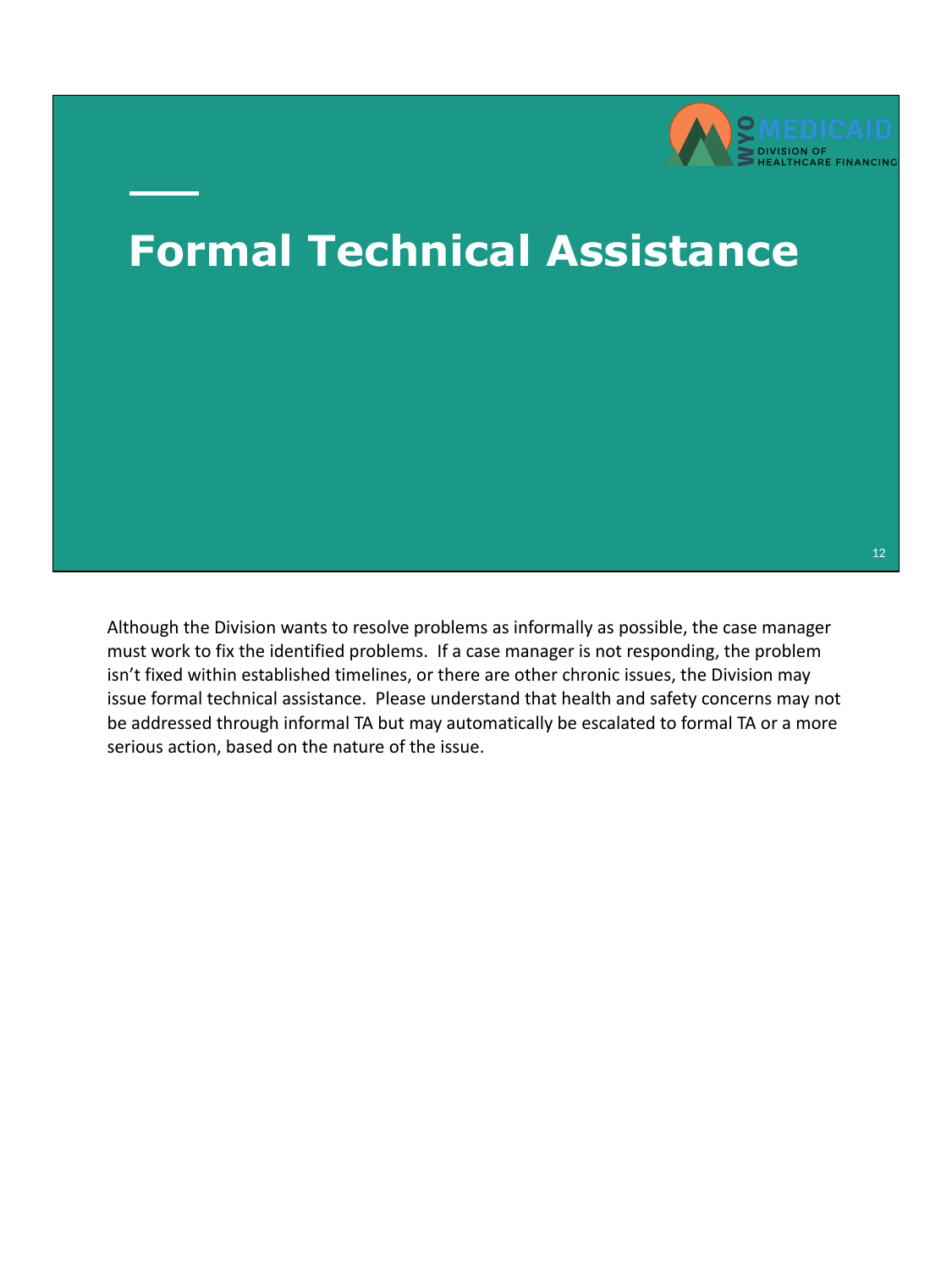

If the case manager is unresponsive to informal TA, the BES will submit the concern to the Technical Assistance Coordinator, who will issue a formal TA letter. This letter will detail the specific concern, cite the Division authority or policy that is being violated, and provide additional information on the expectations that the case manager must meet in the future. If the concern is still present, then the letter may list the steps the case manager needs to take to fix the concern and establish a time frame by which the problem must be fixed. This is still technical assistance, but this more formal approach means that the letter will become part of the case manager's file within the Information Management for Providers (IMPROV) system.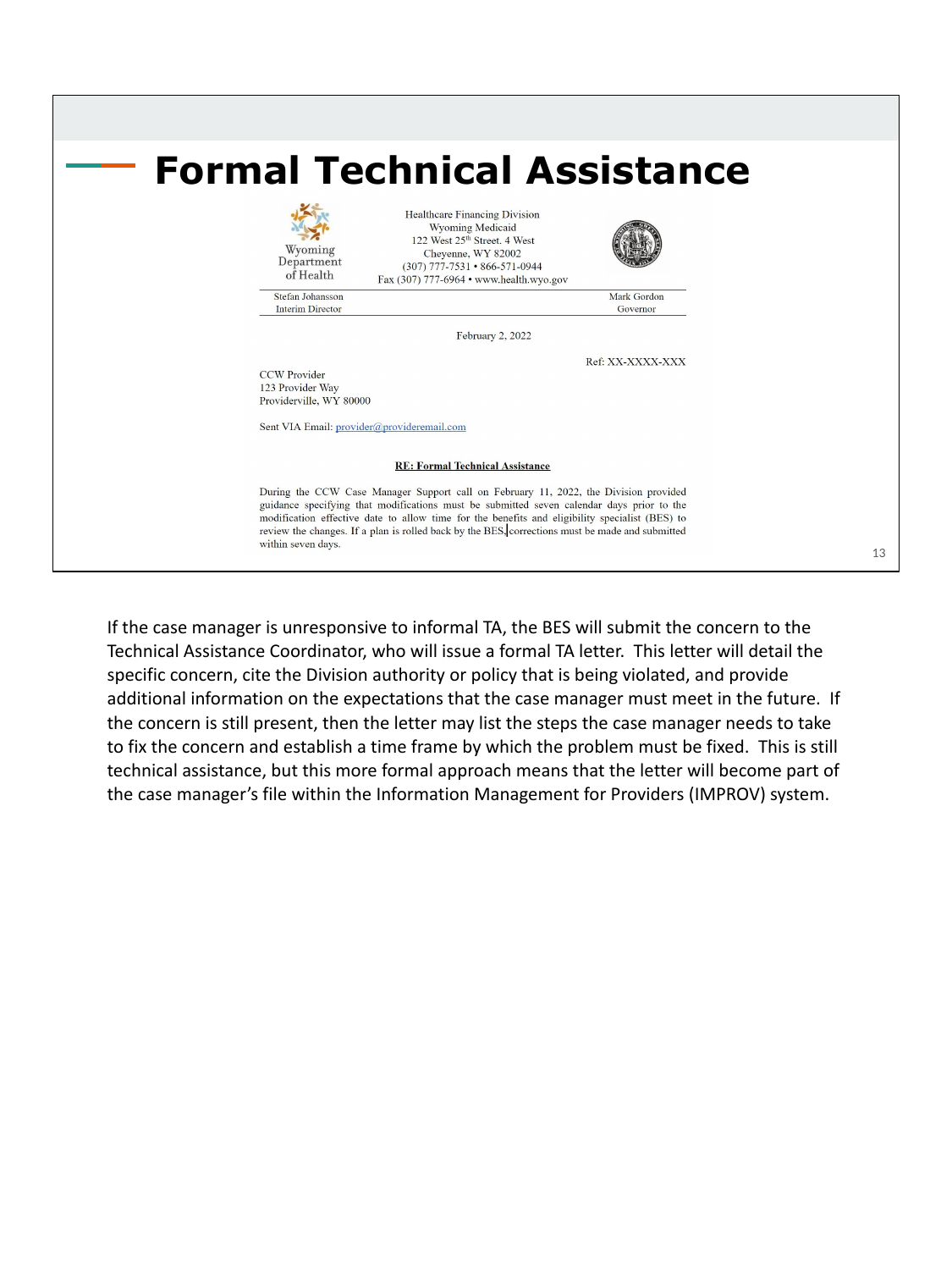

### **Steps Beyond Technical Assistance**

As mentioned earlier, the Division will, to the extent possible, seek the cooperation of case managers in obtaining compliance with standards through technical assistance, which is intended to help case managers voluntarily comply with requirements. However, if the case manager does not make changes after technical assistance is given, or if the issue is considered serious enough to warrant immediate action, the Division may take more formal action.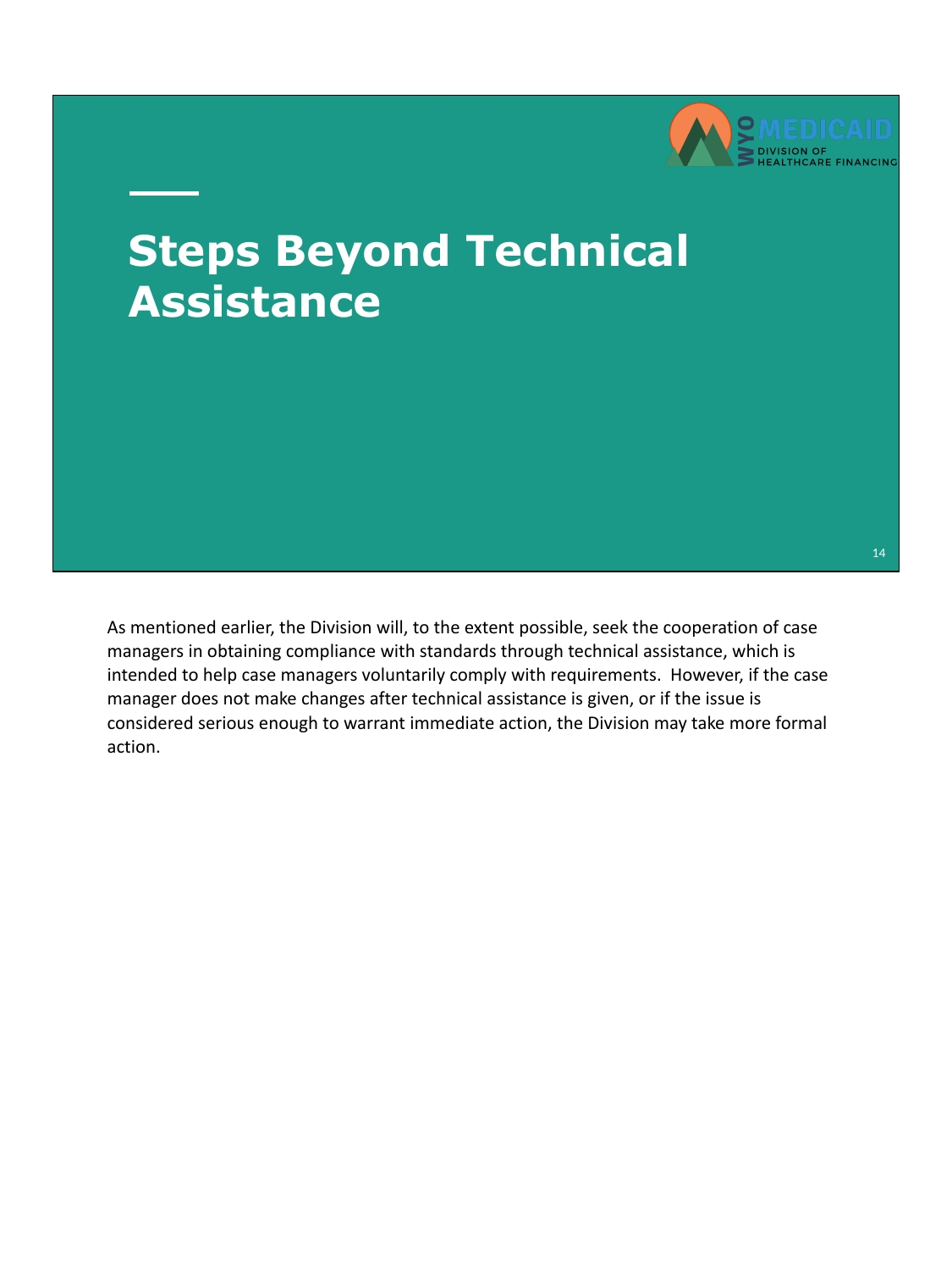

The Division has the option to impose corrective action. This more formal action requires the case manager, as a provider of waiver services, to submit a corrective action plan that details how they will correct the problem, and what they will do in the future to ensure that the problem does not recur. The Division will conduct a training on corrective action, and associated corrective action plans, in the near future.

The Division may impose corrective action if the case manager continues to make the same errors after informal and formal technical assistance has been provided. The Division may also impose corrective action if the case manager is uncooperative, is not responding to emails or other requests, or is unable to resolve the original problem that was identified. Additionally, if the case manager submits a claim for payment prior to submitting documentation for the services they provided, they will be subject to corrective action and may be referred to Program Integrity for recovery of payment.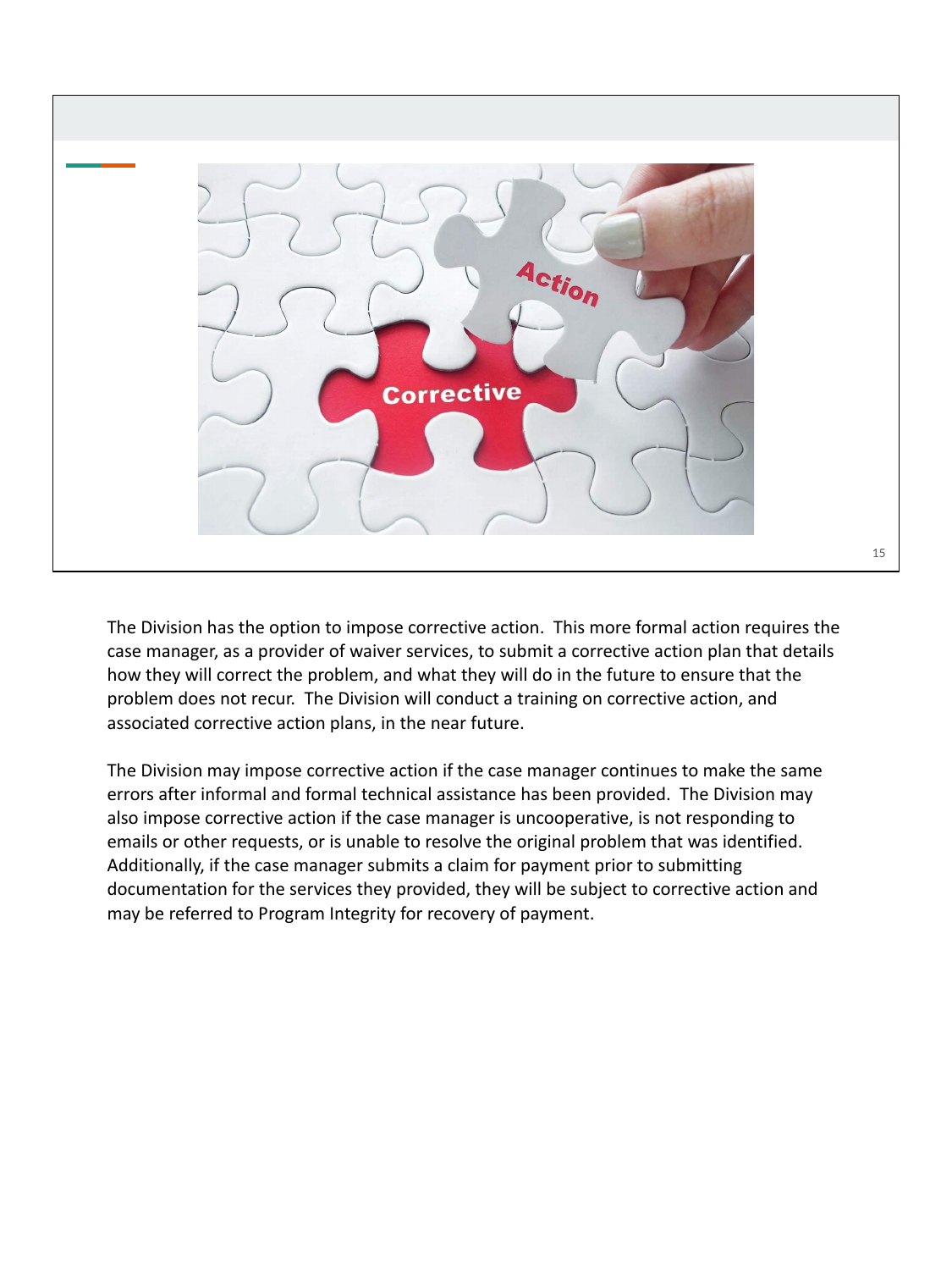

Chapter 1 of the Department of Health's Medicaid Rules defines adverse action as the termination, suspension, or other sanction of a provider. Chapter 16, which addresses program integrity, includes a comprehensive list of reasons that adverse actions may be imposed, including but not limited to:

- Failure to comply with the provisions of the provider agreement;
- Failure to render requested documentation;
- Situations that pose a threat to the health, safety, or welfare of the clients or general public;
- Lack of or repeated failure to provide documentation of Medicaid services;
- Failure to maintain current contact information;
- Refusing to complete required education;
- Failure to submit an acceptable corrective action plan, or failure to implement the corrective action plan approved by the Department;
- The chronic failure to provide services pursuant to the service plan;
- Providing services that fail to meet the applicable standard of care for the profession or service involved; and
- Violations of Medicaid, Department, or other State or Federal statute, rule, or law relating to provisions of services.

Adverse action, which includes educational interventions, recovery of overpayments, suspension of payments, monetary penalties, and termination of the provider agreement, may be imposed after technical assistance and corrective action have been attempted. However, in some cases, the Division can impose adverse action immediately without addressing a deficiency at a less formal level.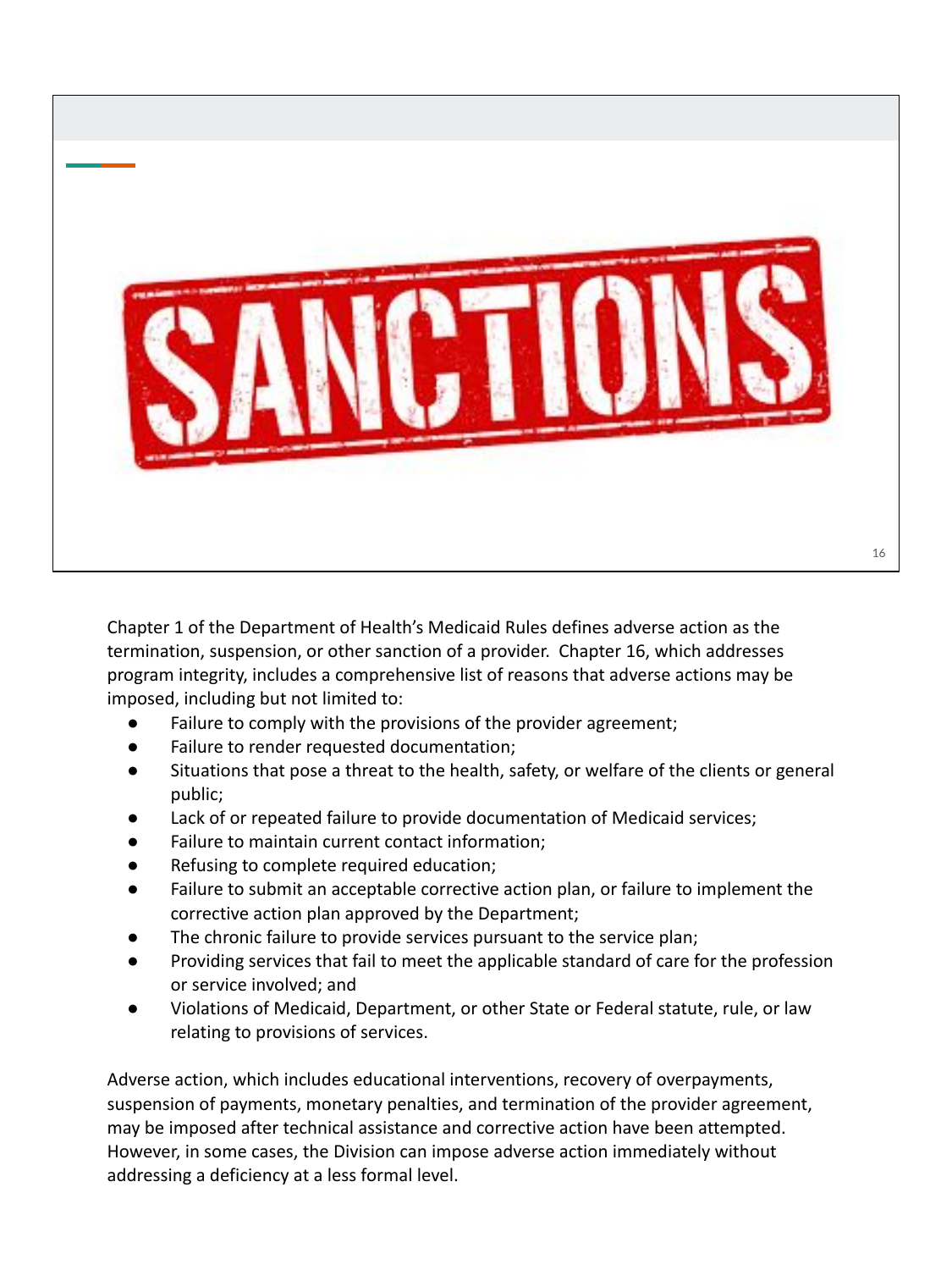

TA is intended to support case managers and help them improve their overall performance in delivering case management services, but TA will only be issued if a deficiency is identified or the case manager needs information in order to meet Division expectations in the future. If case managers want to decrease or eliminate the need for the Division to issue TA, they can do so by meeting Division standards and expectations consistently.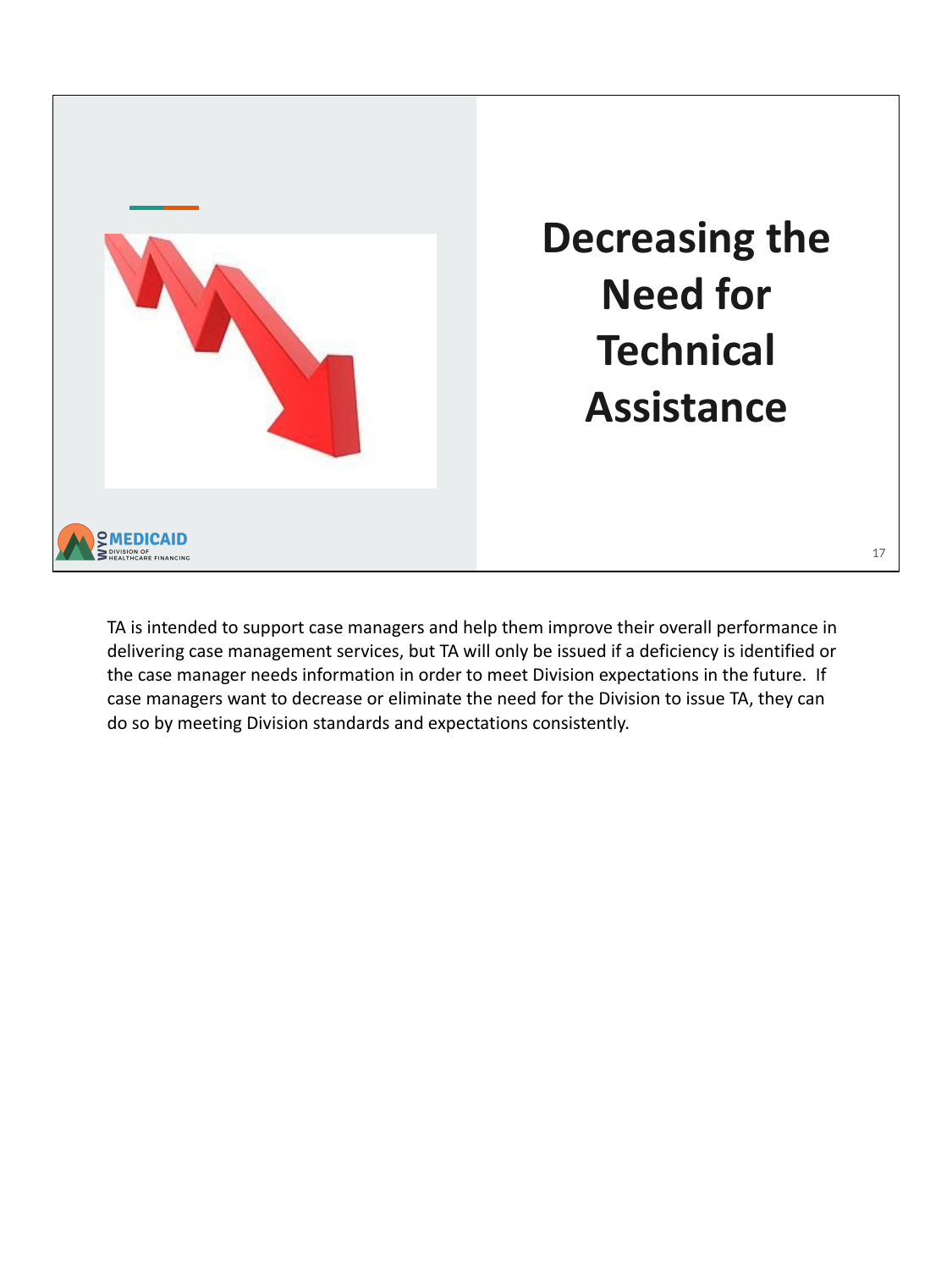# **Division Expectations Use Available Resources → CCW Service Index**  $\rightarrow$  CCW Agreement with CMS **→** Case Manager Manual and Desk References

The Division expects case manager to use the resources that are available to them.

The CCW Service Index, which is available [Service Definitions and Rates](https://health.wyo.gov/healthcarefin/hcbs/servicesandrates/) page of the Division website, is intended to be a one stop shop for information about service definitions, billing codes, and rates. It is a guide for case managers to use so they can understand the requirements and limitations of each service, as well as qualifications, required documentation, and other expectations that are specific to each service. Case managers must know the information that is outlined in the Service Index, and should refer to it when discussing service options with participants so that participants can make an informed choice on the services they select. Case managers should take the Service Index to meetings, refer to it when developing the service plan, and when they are monitoring the service plan. Having this information available, and referring to it often, will help the case manager to determine if the service is the most appropriate, based on the participant's wants and needs.

The CCW agreement, which is approved by the Centers for Medicare and Medicaid Services, is the Division's contract with the federal government, and establishes details such as the services that will be offered, provider qualifications, costs limits, and health and welfare assurances. Case managers should have a general understanding of this document since it provides the foundation for the CCW program. The effective CCW agreement can be found on the **Public Notices, Regulatory Documents, and Reports** page of the Division website, under the *Current Waivers* tab.

The Division has developed a case manager manual and several desk references. Although we are in the process of updating and simplifying these documents, they are there for the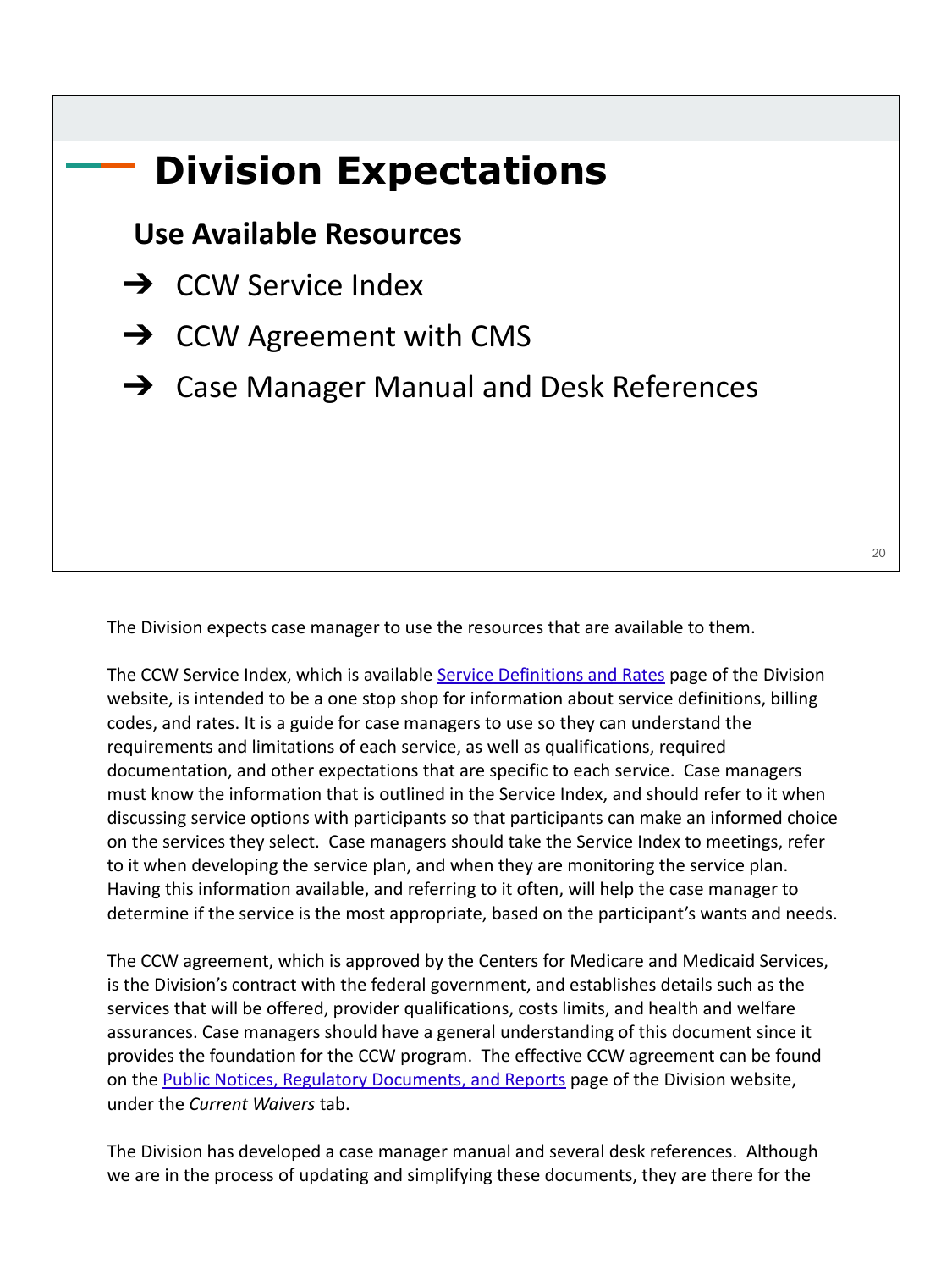benefit of the case manager, and provide guidance on how case managers should develop service plans and conduct their work. Current versions of these resources can be found on the [CCW Providers and Case Managers](https://health.wyo.gov/healthcarefin/hcbs/ccw-providers-and-case-managers/) page of the Division website, under the *CCW Case Manager Resources* toggle.

Case managers should always ensure that they are using the most up-to-date resources and forms.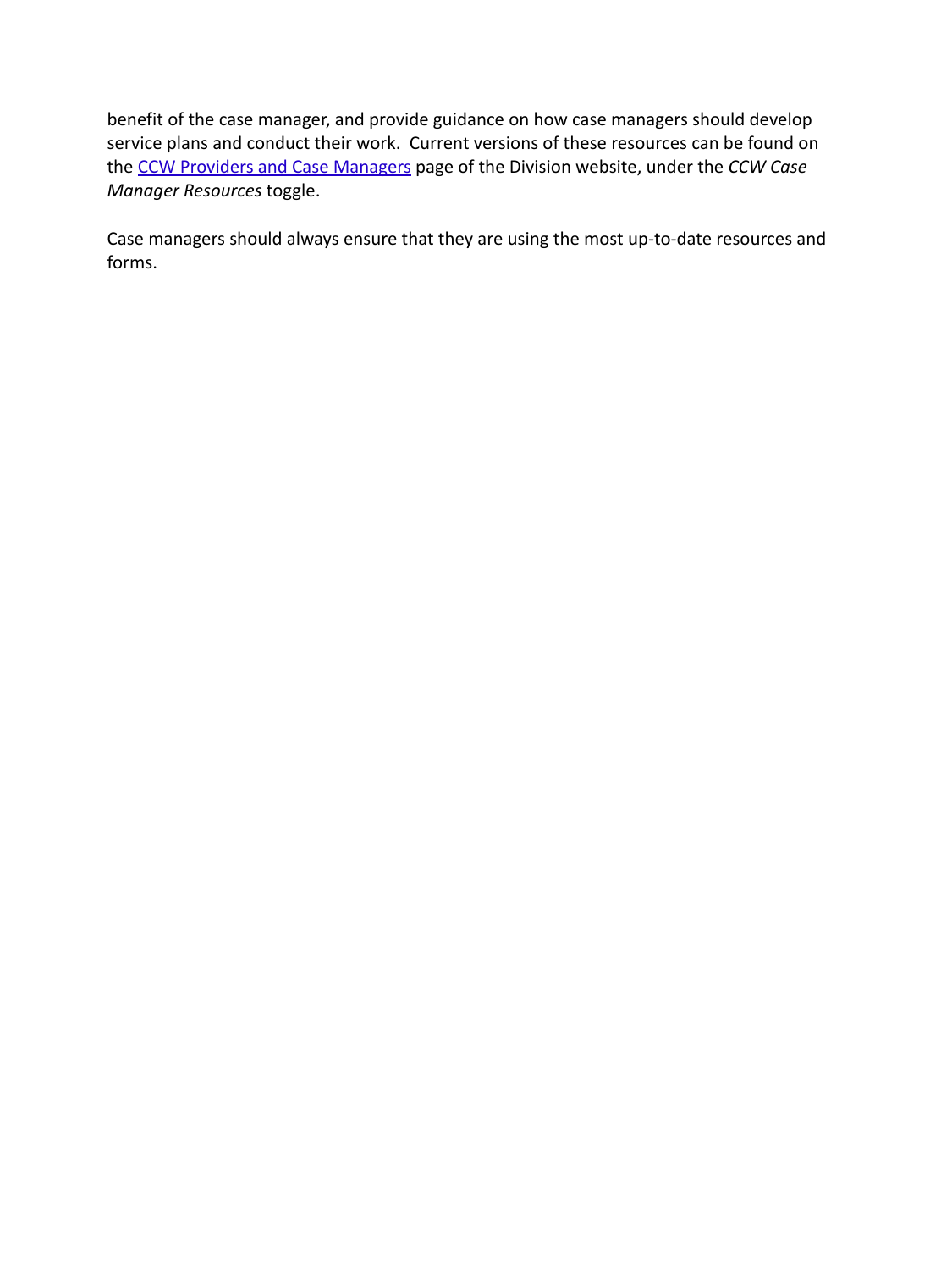#### **Division Expectations**

#### **Communicate...**

- $\rightarrow$  ...with the participant.
- $\rightarrow$  ...with providers.
- $\rightarrow$  ...with other stakeholders and entities as needed.
- $\rightarrow$  ...with the Division.

Case managers must communicate!

Case managers have an obligation to communicate with the participants they support. The case manager must ensure that the participant understands their rights, the services they are being offered, and any restrictive interventions that may be imposed so that the participant can make informed decisions. They must ask the participant questions and document changes that the participant is experiencing, participant health and safety concerns, and the participant's satisfaction with their services.

Case managers have a responsibility to communicate with the providers that are listed on a participant's service plan. The case manager is responsible for service plan monitoring and follow-up activities, including activities and contacts that are necessary to ensure that the service plan is effectively implemented and adequately addresses the needs and desires of the participant. Communication with service providers is necessary to:

- Ensure services are being furnished in accordance with the participant's service plan;
- Evaluate the effectiveness of the service plan in meeting the participant's needs; and
- Make any necessary adjustments in the service plan and service arrangements with providers.

Case managers must also communicate with legally authorized representatives and family members as necessary, and must communicate with local resources to ensure that the participant is receiving the services they need that fall outside of the CCW.

Case managers must communicate with the Division. The Division regularly provides updates,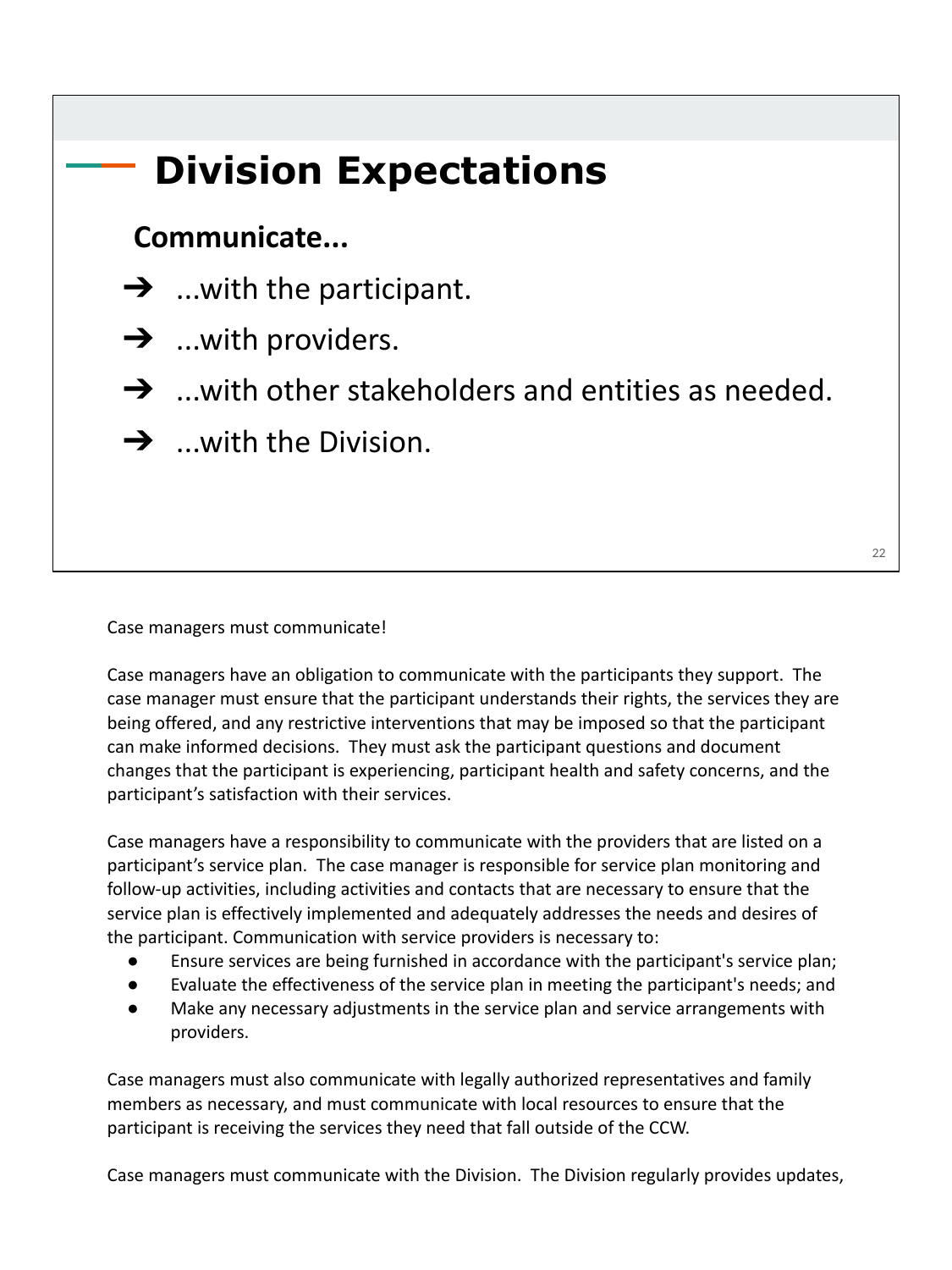policy changes, notifications for public engagement, and other important information through email and EMWS. The Division will also use these mechanisms to request additional information or clarification, and will notify the case manager of actions that must be taken for plan remediation, deficiencies in service delivery, and mitigation of rule violations. Case managers are expected to read and respond, as required, to these communications. Additionally, case managers are expected to submit complaints and report incidents in accordance with Division requirements. As a reminder, providers are prohibited from retaliating against any individual who submits a complaint.

Case managers, providers, and Division staff members are expected to communicate in a professional and respectful manner. Everyone should interact politely, even if they disagree. The Division will not mediate disagreements between providers. Case managers and other providers are expected to work through challenging situations in order to find a solution that benefits the participant.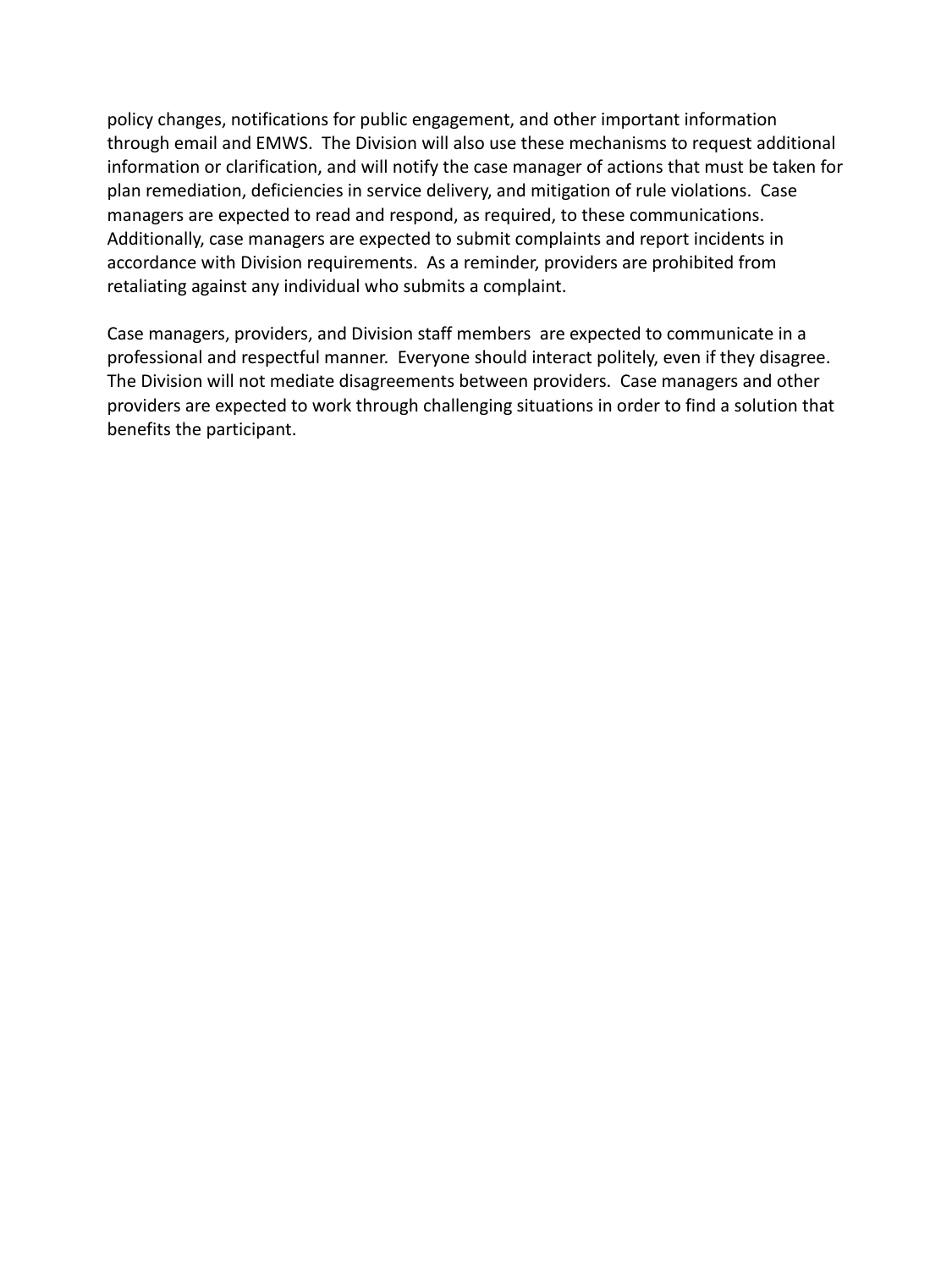

The top reasons that the Division issues technical assistance to case managers are:

- Deficiencies in the service plan that are identified during a Division review;
- The failure of the case manager to take action on Division requests;
- The failure of the case manager to meet the established deadlines for submitting service plans and plan modifications; and
- The failure of the case manager to monitor the participant's service plan.

A quality service plan must accurately capture the participant's wants and needs to ensure the participant is able to live the life they want to live. Plans must be comprehensive in their content, encompassing not only participant needs and wants, but any support the participant needs to make decisions, achieve goals, or mitigate health and safety risks. Plans must be person-centered, and the participant must be involved in the plan development process. Case managers must execute a professional product, meaning that it must be well written and free of spelling and grammatical errors. Case managers must ensure that the service plan aligns with the service index and the waiver agreement for how services may be provided. Before the case manager submits the service plan in EMWS, they must acknowledge that the service plan represents a complete and accurate picture of where the participant is at this point in their life.

When the Division requests additional information or specific action from the case manager, it is not arbitrary. If you receive a request or directive from the Division, that means that the information or action is necessary to assure compliance with state or federal regulations or standards. If you receive a request from the Division, you must take the required action.

 $24$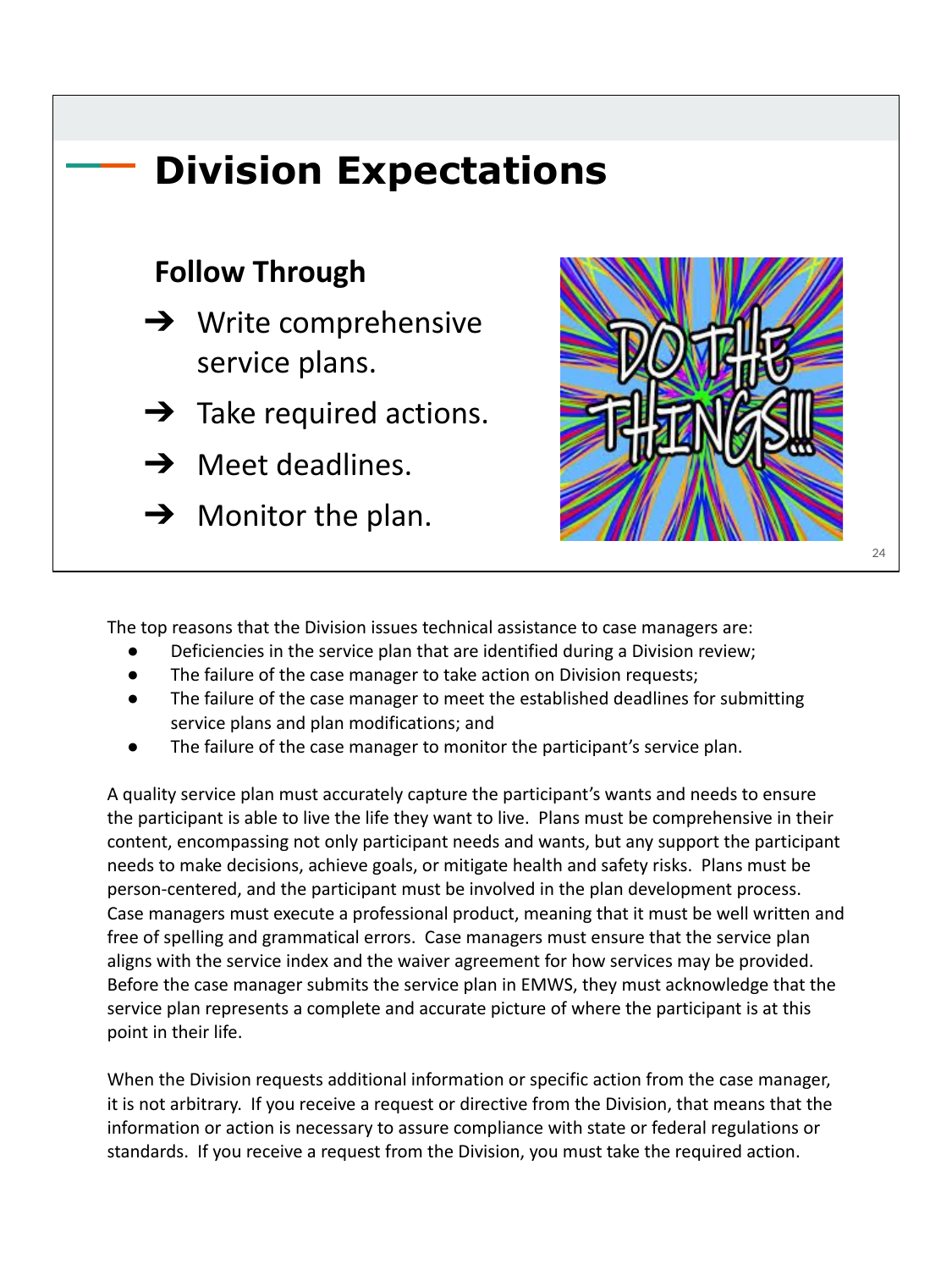The Division has established time frames for submitting incident reports, completing documentation, and submitting services plans and modifications to the Division. Case managers must meet established deadlines in order to avoid TA or more formal actions.

As outlined in the CCW Service Index, an important component of case management services is monitoring the service plan. This monitoring is necessary to ensure that the participant's services are being furnished in accordance with their service plan, and allows the case manager to evaluate the effectiveness of the service plan in meeting the participant's needs, identify changes in the participant's condition or circumstances, and periodically screen for potential risks or concerns so that necessary adjustments can be made to the service plan. This includes monitoring participant-directed services for effectiveness and quality, and reviewing expenditures against the participant's monthly participant-directed budget allocation.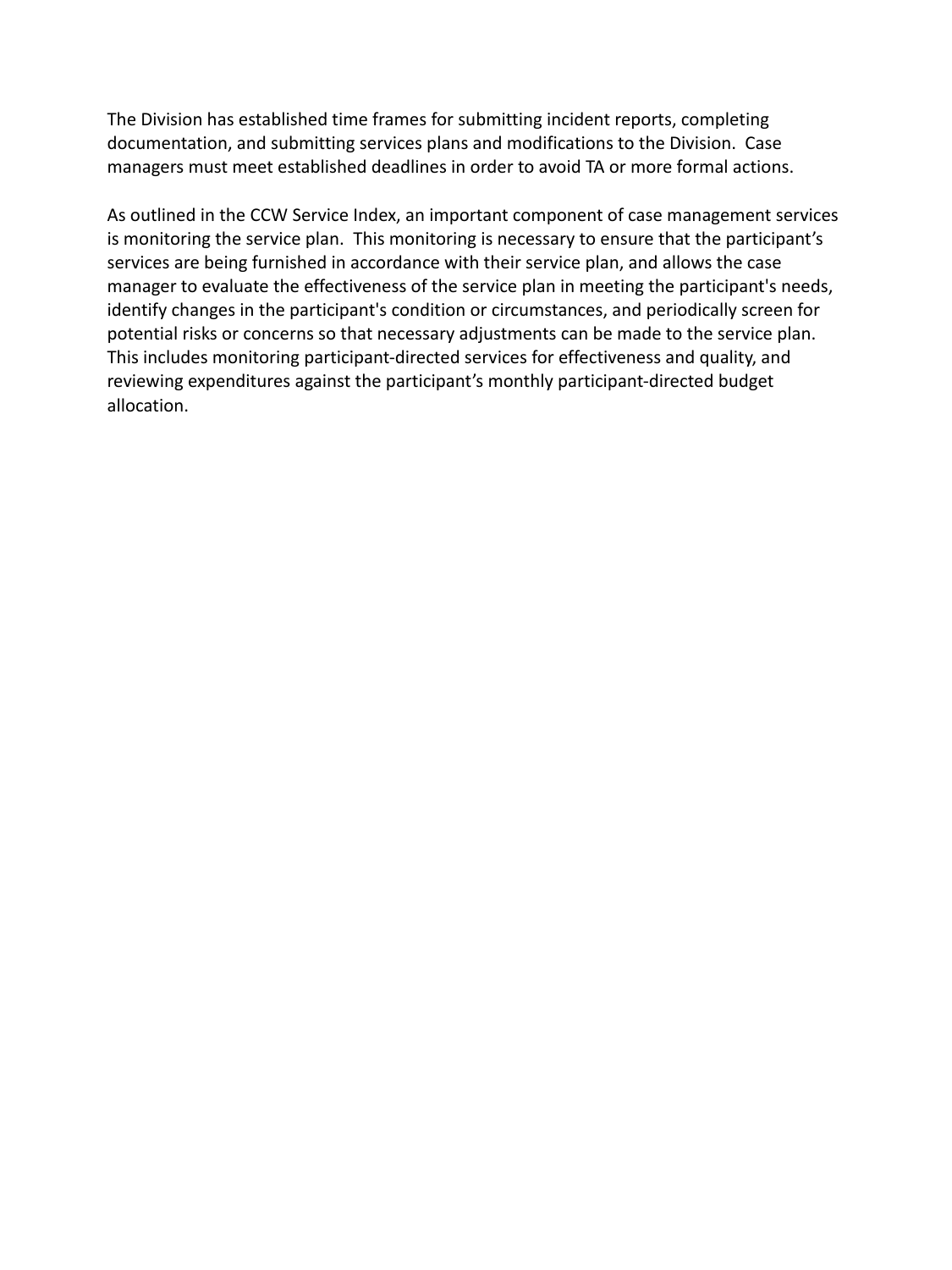# **Key Takeaways**



- 1. The Division has implemented a technical assistance process to ensure compliance with state and federal requirements.
- 2. The Division can issue informal and formal TA, but can also impose corrective and adverse action.
- 3. Case managers must meet established standards in order to decrease the need for TA.

As we end this training, we'd like to review some of the key items that case managers need to remember:

- 1. The Division has implemented a technical assistance process in order to ensure that case managers receive support and education when they do not meet the standards established by the Division. The purpose of technical assistance is to ensure compliance with state and federal requirements. TA is not imposed to punish case managers, but to ensure that they are meeting the requirements they are obligated to meet, in order to promote and improve the participant's quality of life and ensure they are receiving the services outlined in their service plan and the CCW agreement approved by CMS.
- 2. In addition to informal and formal TA, the Division can impose corrective or adverse actions.
- 3. In order to decrease the need for technical assistance, case managers must meet established standards, with a focus on using the resources that are available to them, communicating in a professional and timely manner, following through with required actions, and meeting deadlines.